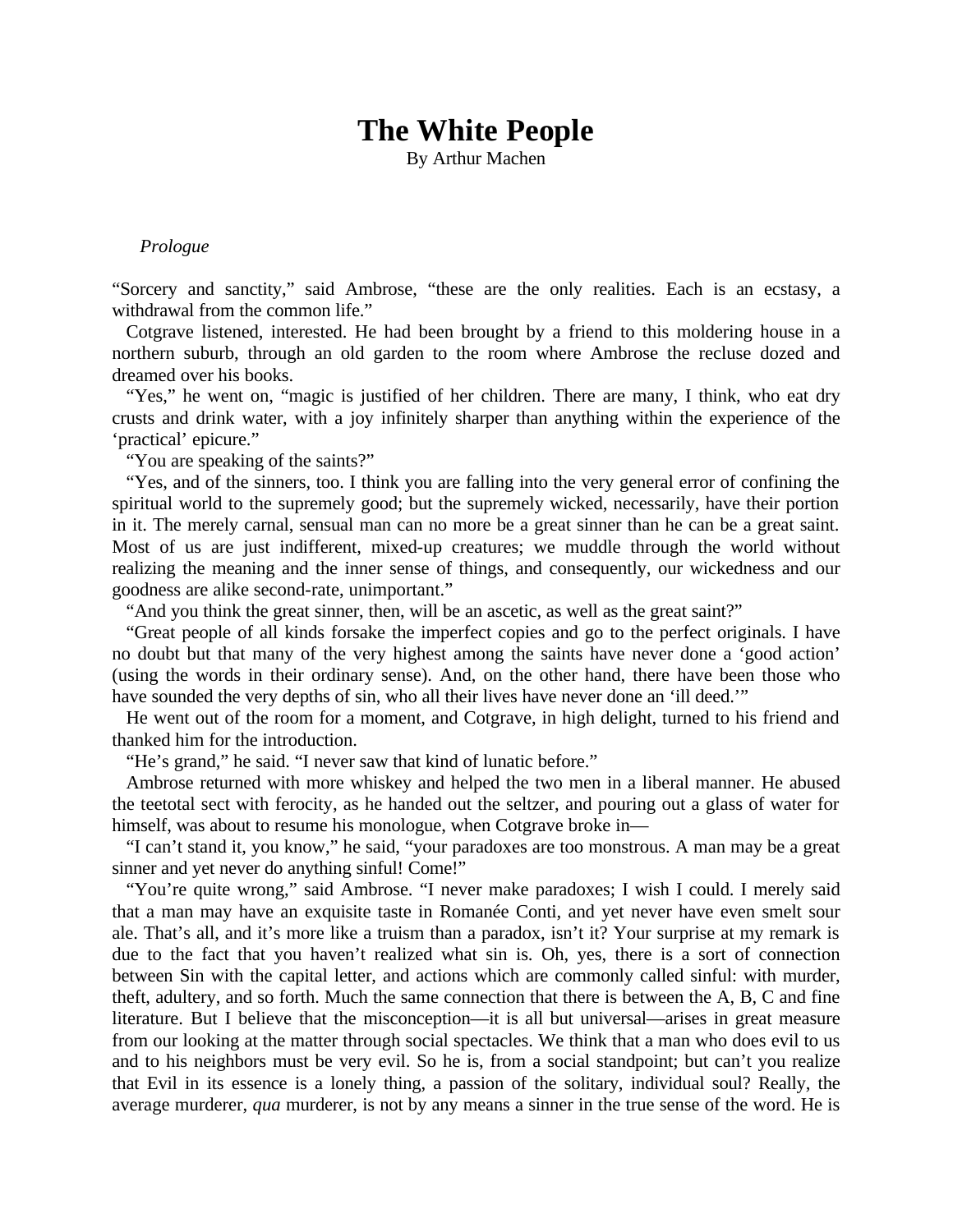simply a wild beast that we have to get rid of to save our own necks from his knife. I should class him rather with tigers than with sinners."

"It seems a little strange."

"I think not. The murderer murders not from positive qualities, but from negative ones; he lacks something which nonmurderers possess. Evil, of course, is wholly positive—only it is on the wrong side. You may believe me that sin in its proper sense is very rare; it is probable that there have been far fewer sinners than saints. Yes, your standpoint is all very well for practical, social purposes; we are naturally inclined to think that a person who is very disagreeable to us must be a very great sinner! It is very disagreeable to have one's pocket picked, and we pronounce the thief to be a very great sinner. In truth, he is merely an undeveloped man. He cannot be a saint, of course; but he may be, and often is, an infinitely better creature than thousands who have never broken a single commandment. He is a great nuisance to *us*, I admit, and we very properly lock him up if we catch him; but between his troublesome and unsocial action and evil—Oh, the connection is of the weakest."

It was getting very late. The man who had brought Cotgrave had probably heard all this before, since he assisted with a bland and judicious smile, but Cotgrave began to think that his "lunatic" was turning into a sage.

"Do you know," he said, "you interest me immensely? You think, then, that we do not understand the real nature of evil?"

"No, I don't think we do. We overestimate it and we underestimate it. We take the very numerous infractions of our social 'bylaws'—the very necessary and very proper regulations which keep the human company together—and we get frightened at the prevalence of "sin' and "evil.' But this is really nonsense. Take theft, for example. Have you any *horror* at the thought of Robin Hood, of the Highland caterans of the seventeenth century, of the mosstroopers, of the company promoters of our day?

"Then, on the other hand, we underrate evil. We attach such an enormous importance to the "sin' of meddling with our pockets (and our wives) that we have quite forgotten the awfulness of real sin."

"And what is sin?" said Cotgrave.

"I think I must reply to your question by another. What would your feelings be, seriously, if your cat or your dog began to talk to you, and to dispute with you in human accents? You would be overwhelmed with horror. I am sure of it. And if the roses in your garden sang a weird song, you would go mad. And suppose the stones in the road began to swell and grow before your eyes, and if the pebble that you noticed at night had shot out stony blossoms in the morning?

"Well, these examples may give you some notion of what sin really is."

"Look here," said the third man, hitherto placid, "you two seem pretty well wound up. But I'm going home. I've missed my tram, and I shall have to walk."

Ambrose and Cotgrave seemed to settle down more profoundly when the other had gone out into the early misty morning and the pale light of the lamps.

"You astonish me," said Cotgrave. "I have never thought of that. If that is really so, one must turn everything upside down. Then the essence of sin really is—"

"In the taking of heaven by storm, it seems to me," said Ambrose. "It appears to me that it is simply an attempt to penetrate into another and higher sphere in a forbidden manner. You can understand why it is so rare. There are few, indeed, who wish to penetrate into other spheres, higher or lower, in ways allowed or forbidden. Men, in the mass, are amply content with life as they find it. Therefore there are few saints, and sinners (in the proper sense) are fewer still, and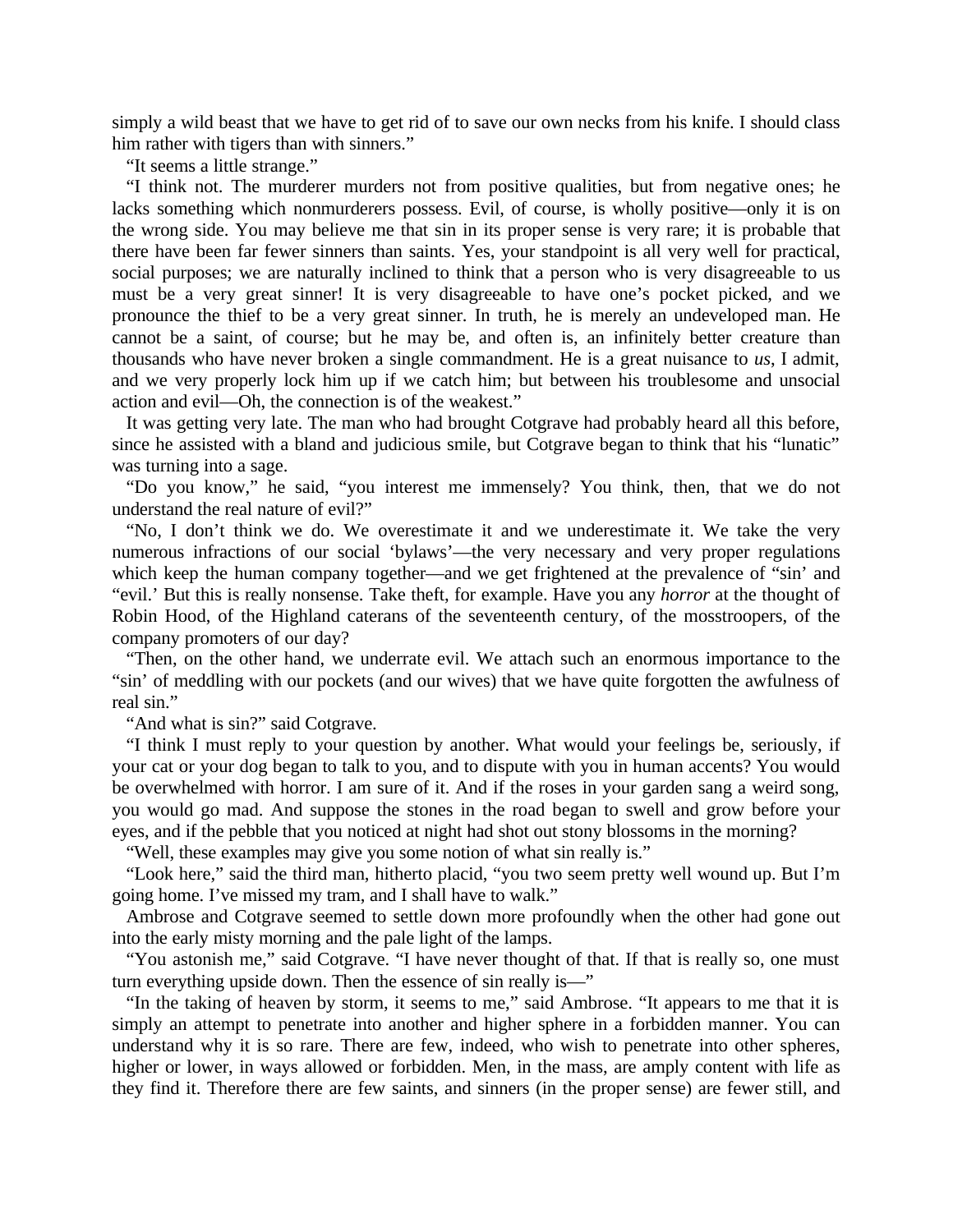men of genius, who partake sometimes of each character, are rare also. Yes, on the whole, it is, perhaps, harder to be a great sinner than a great saint."

"There is something profoundly unnatural about sin? Is that what you mean?"

"Exactly. Holiness requires as great, or almost as great, an effort; but holiness works on lines that *were* natural once; it is an effort to recover the ecstasy that was before the Fall. But sin is an effort to gain the ecstasy and the knowledge that pertain alone to angels, and in making this effort man becomes a demon. I told you that the mere murderer is not *therefore* a sinner; that is true, but the sinner is sometimes a murderer. Gilles de Raiz is an instance. So you see that while the good and the evil are unnatural to man as he now is—to man the social, civilized being—evil is unnatural in a much deeper sense than good. The saint endeavors to recover a gift which he has lost; the sinner tries to obtain something which was never his. In brief, he repeats the Fall."

"But are you a Catholic?" said Cotgrave.

"Yes, I am a member of the persecuted Anglican Church."

"Then, how about those texts which seem to reckon as sin that which you would set down as a mere trivial dereliction?"

"Yes, but in one place the word "sorcerers' comes in the same sentence, doesn't it? That seems to me to give the keynote. Consider: can you imagine for a moment that a false statement which saves an innocent man's life is a sin? No. Very good, then, it is not the mere liar who is excluded by those words; it is, above all, the 'sorcerers' who use the material life, who use the failings incidental to material life as instruments to obtain their infinitely wicked ends. And let me tell you this: our higher senses are so blunted, we are so drenched with materialism, that we should probably fail to recognize real wickedness if we encountered it."

"But shouldn't we experience a certain horror—a terror such as you hinted we would experience if a rose tree sang— in the mere presence of an evil man?"

"We should if we were natural: children and women feel this horror you speak of, even animals experience it. But with most of us convention and civilization and education have blinded and deafened and obscured the natural reason. No, sometimes we may recognize evil by its hatred of the good— one doesn't need much penetration to guess at the influence which dictated, quite unconsciously, the 'Blackwood' review of Keats—but this is purely incidental; and, as a rule, I suspect that Hierarchs of Tophet pass quite unnoticed, or, perhaps, in certain cases, as good but mistaken men."

"But you used the word 'unconscious' just now, of Keats' reviewers. Is wickedness ever unconscious?"

"Always. It must be so. It is like holiness and genius in this as in other points; it is a certain rapture or ecstasy of the soul; a transcendent effort to surpass the ordinary bounds. So, surpassing these, it surpasses also the understanding, the faculty that takes note of that which comes before it. No, a man may be infinitely and horribly wicked and never suspect it. But I tell you, evil in this, its certain and true sense, is rare, and I think it is growing rarer."

"I am trying to get hold of it all," said Cotgrave. "From what you say, I gather that the true evil differs generically from that which we call evil?"

"Quite so. There is, no doubt, an analogy between the two; a resemblance such as enables us to use, quite legitimately, such terms as the 'foot of the mountain' and the 'leg of the table.' And, sometimes, of course, the two speak, as it were, in the same language. The rough miner, or 'puddler,' the untrained, undeveloped 'tiger-man,' heated by a quart or two above his usual measure, comes home and kicks his irritating and injudicious wife to death. He is a murderer. And Gilles de Raiz was a murderer. But you see the gulf that separates the two? The 'word,' if I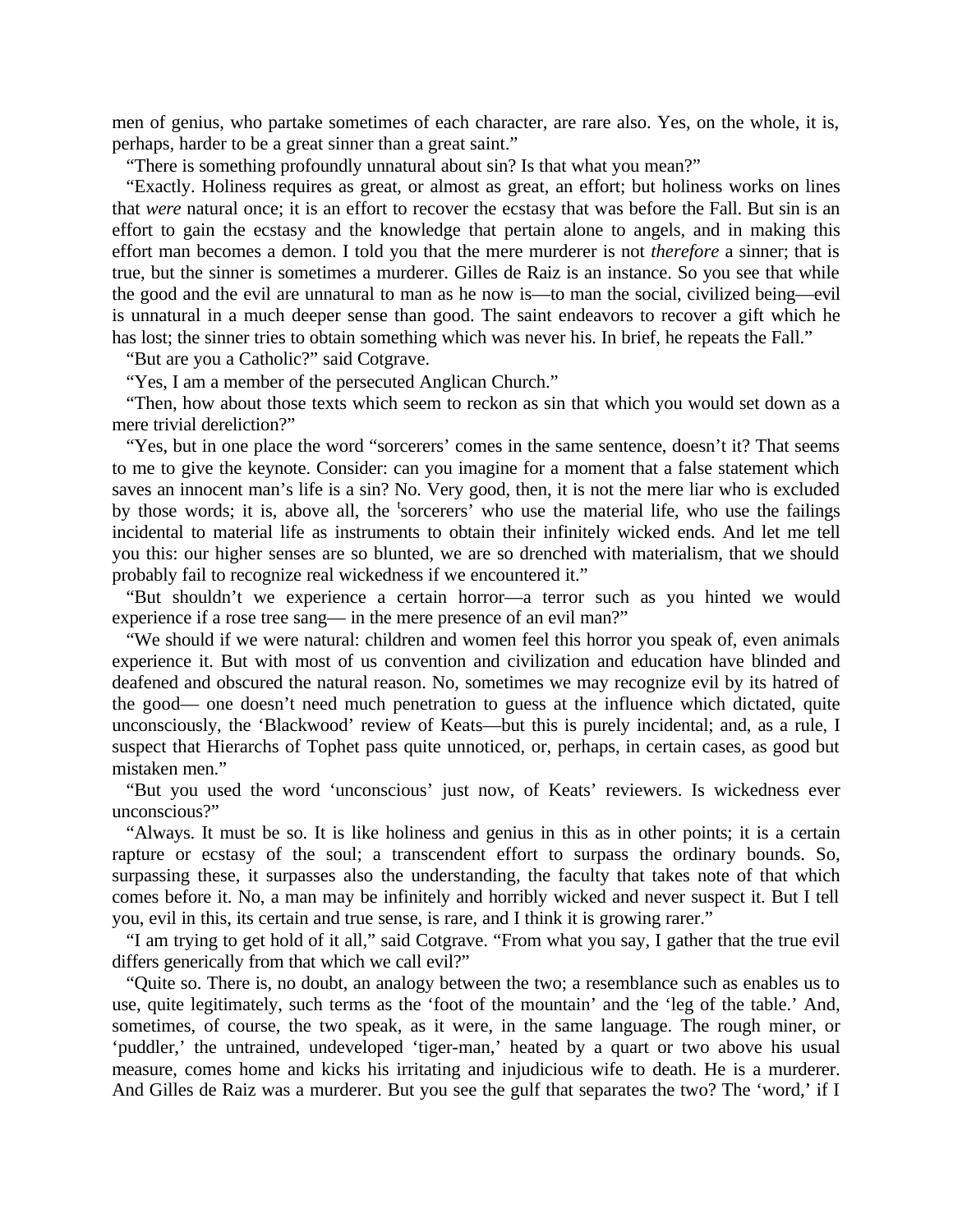may so speak, is accidentally the same in each case, but the 'meaning' is utterly different. It is flagrant 'Hobson Jobson' to confuse the two, or rather, it is as if one supposed that Juggernaut and the Argonauts had something to do etymologically with one another. And no doubt the same weak likeness, or analogy, runs between all the 'social' sins and the real spiritual sins, and in some cases, perhaps, the lesser may be 'schoolmasters' to lead one on to the greater—from the shadow to the reality. If you are anything of a theologian, you will see the importance of all this."

"I am sorry to say," remarked Cotgrave, "that I have devoted very little of my time to theology. Indeed, I have often wondered on what grounds theologians have claimed the title of Science of Sciences for their favorite study; since the 'theological' books I have looked into have always seemed to me to be concerned with feeble and obvious pieties, or with the kings of Israel and Judah. I do not care to hear about those kings."

Ambrose grinned.

"We must try to avoid theological discussion," he said. "I perceive that you would be a bitter disputant. But perhaps the 'dates of the kings' have as much to do with theology as the hobnails of the murderous puddler with evil."

"Then, to return to our main subject, you think that sin is an esoteric, occult thing?"

"Yes. It is the infernal miracle as holiness is the supernal. Now and then it is raised to such a pitch that we entirely fail to suspect its existence; it is like the note of the great pedal pipes of the organ, which is so deep that we cannot hear it. In other cases it may lead to the lunatic asylum, or to still stranger issues. But you must never confuse it with mere social misdoing. Remember how the apostle, speaking of the 'other side,' distinguishes between 'charitable' actions and charity. And as one may give all one's goods to the poor, and yet lack charity; so, remember, one may avoid every crime and yet be a sinner."

"Your psychology is very strange to me," said Cotgrave, "but I confess I like it, and I suppose that one might fairly deduce from your premises the conclusion that the real sinner might very possibly strike the observer as a harmless enough personage?"

"Certainly, because the true evil has nothing to do with social life or social laws, or if it has, only incidentally and accidentally. It is a lonely passion of the soul—or a passion of the lonely soul—whichever you like. If, by chance, we understand it, and grasp its full significance, then, indeed, it will fill us with horror and with awe. But this emotion is widely distinguished from the fear and the disgust with which we regard the ordinary criminal, since this latter is largely or entirely founded on the regard which we have for our own skins or purses. We hate a murderer, because we know that we should hate to be murdered, or to have anyone that we like murdered. So, on the 'other side,' we venerate the saints, but we don't 'like' them as we like our friends. Can you persuade yourself that you would have 'enjoyed' St. Paul's company? Do you think that you and I would have 'got on' with Sir Galahad?

"'So with the sinners, as with the saints. If you met a very evil man, and recognized his evil, he would, no doubt, fill you with horror and awe; but there is no reason why you should 'dislike' him. On the contrary, it is quite possible that if you could succeed in putting the sin out of your mind you might find the sinner capital company, and in a little while you might have to reason yourself back into horror. Still, how awful it is. If the roses and the lilies suddenly sang on this coming morning; if the furniture began to move in procession, as in de Maupassant's tale!"

"I am glad you have come back to that comparison," said Cotgrave, "because I wanted to ask you what it is that corresponds in humanity to these imaginary feats of inanimate things. In a word—what is sin? You have given me, I know, an abstract definition, but I should like a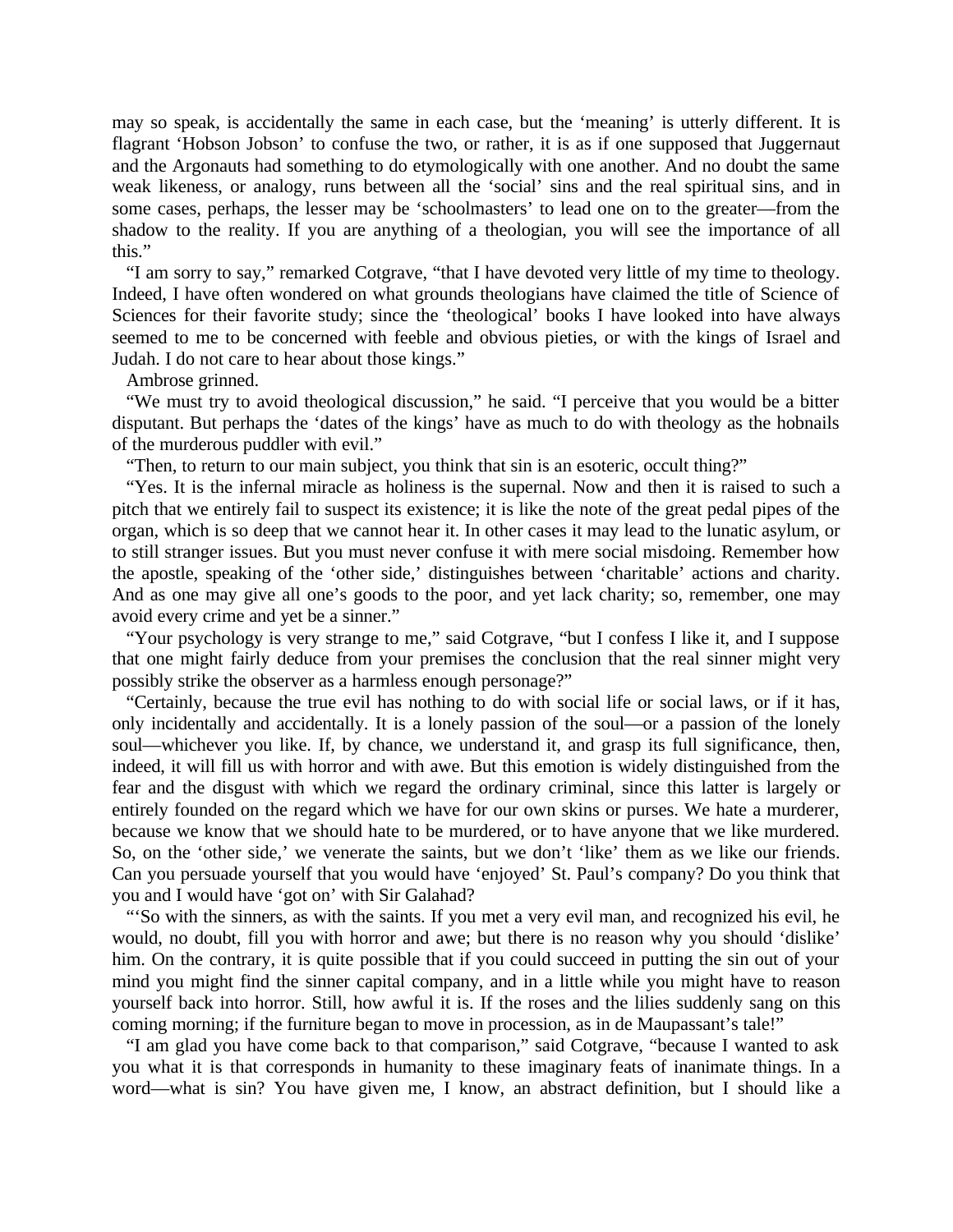concrete example."

"I told you it was very rare," said Ambrose, who appeared willing to avoid the giving of a direct answer. "The materialism of the age, which has done a good deal to suppress sanctity, has done perhaps more to suppress evil. We find the earth so very comfortable that we have no inclination either for ascents or descents. It would seem as if the scholar who decided to 'specialize' in Tophet, would be reduced to purely antiquarian researches. No paleontologist could show you a *live* pterodactyl."

"And yet you, I think, have 'specialized,' and I believe that your researches have descended to our modern times."

"You are really interested, I see. Well, I confess, that I have dabbled a little, and if you like I can show you something that bears on the very curious subject we have been discussing.

Ambrose took a candle and went away to a far, dim corner of the room. Cotgrave saw him open a venerable bureau that stood there, and from some secret recess he drew out a parcel, and came back to the window where they had been sitting.

Ambrose undid a wrapping of paper, and produced a green pocketbook.

"You will take care of it?" he said. "Don't leave it lying about. It is one of the choicer pieces in my collection, and I should be very sorry if it were lost."

He fondled the faded binding.

"I knew the girl who wrote this," he said. "When you read it, you will see how it illustrates the talk we have had tonight. There is a sequel, too, but I won't talk of that.

"There was an odd article in one of the reviews some months ago," he began again, with the air of a man who changes the subject. "It was written by a doctor—Dr. Coryn, I think, was the name. He says that a lady, watching her little girl playing at the drawing-room window, suddenly saw the heavy sash give way and fall on the child's fingers. The lady fainted, I think, but at any rate the doctor was summoned, and when he had dressed the child's wounded and maimed fingers he was summoned to the mother. She was groaning with pain, and it was found that three fingers of her hand, corresponding with those that had been injured on the child's hand, were swollen and inflamed, and later, in the doctor's language, purulent sloughing set in."

Ambrose still handled delicately the green volume.

"Well, here it is," he said at last, parting with difficulty, it seemed, from his treasure.

"You will bring it back as soon as you have read it," he said, as they went out into the hall, into the old garden, faint with the odor of white lilies.

There was a broad red band in the east as Cotgrave turned to go, and from the high ground where he stood he saw that awful spectacle of London in a dream.

## *The Green Book*

The morocco binding of the book was faded, and the color had grown faint, but there were no stains nor bruises nor marks of usage. The book looked as if it had been bought "on a visit to London" some seventy or eighty years ago, and had somehow been forgotten and suffered to lie away out of sight. There was an old, delicate, lingering odor about it, such an odor as sometimes haunts an ancient piece of furniture for a century or more. The end papers, inside the binding, were oddly decorated with colored patterns and faded gold. It looked small, but the paper was fine, and there were many leaves, closely covered with minute, painfully formed characters.

I found this book (the manuscript began) in a drawer in the old bureau that stands on the landing.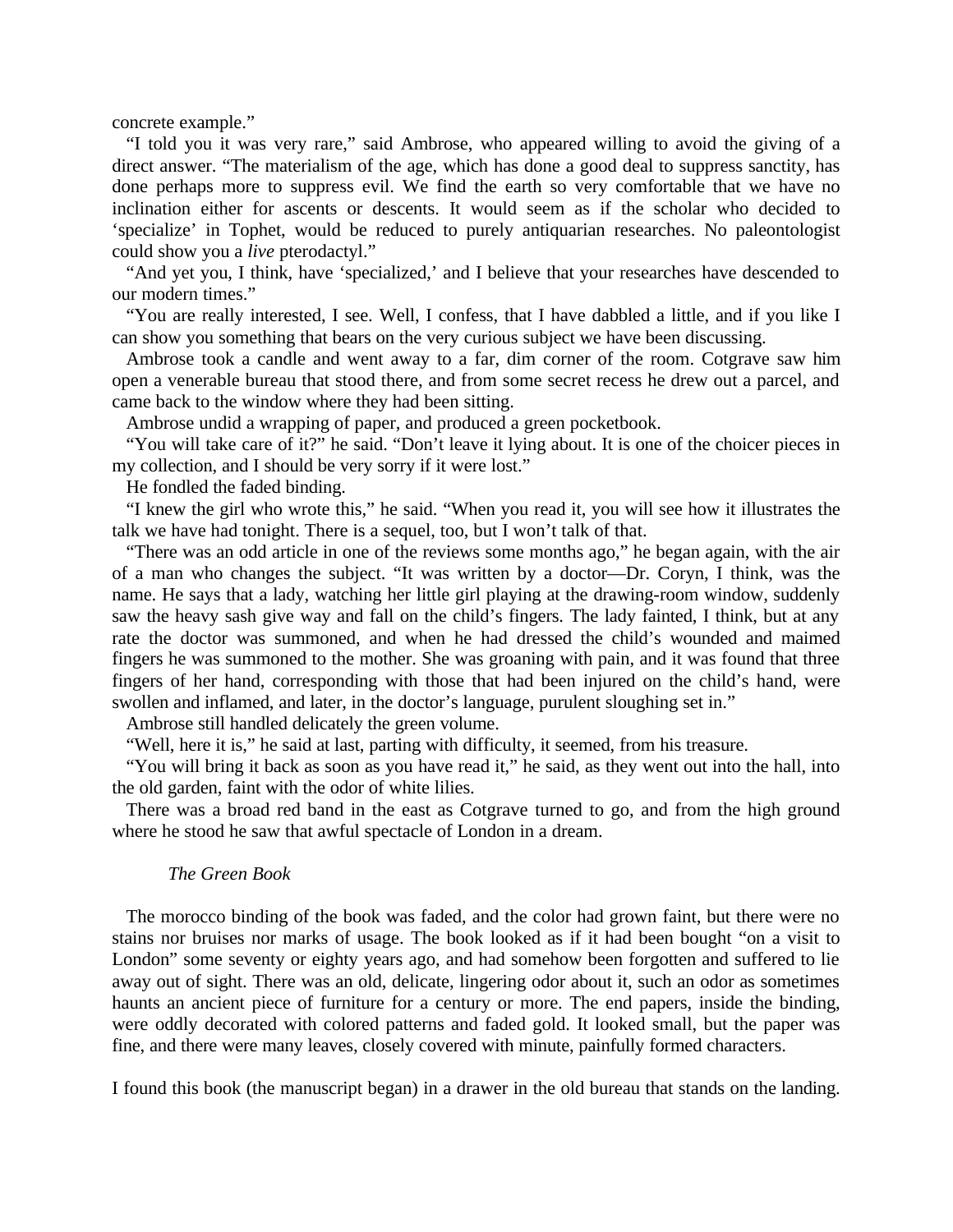It was a very rainy day and I could not go out, so in the afternoon I got a candle and rummaged in the bureau. Nearly all the drawers were full of old dresses, but one of the small ones looked empty, and I found this book hidden right at the back. I wanted a book like this, so I took it to write in. It is full of secrets. I have a great many other books of secrets I have written, hidden in a safe place, and I am going to write here many of the old secrets and some new ones; but there are some I shall not put down at all. I must not write down the real names of the days and months which I found out a year ago, nor the way to make the Aklo letters, or the Chian language, or the great beautiful Circles, nor the Mao Games, nor the chief songs. I may write something about all these things but not the way to do them, for peculiar reasons. And I must not say who the Nymphs are, or the Dôls, or Jeelo, or what voolas mean. All these are most secret secrets, and I am glad when I remember what they are, and how many wonderful languages I know, but there are some things that I call the secrets of the secrets of the secrets that I dare not think of unless I am quite alone, and then I shut my eyes, and put my hands over them and whisper the word, and the Alala comes. I only do this at night in my room or in certain woods that I know, but I must not describe them, as they are secret woods. Then there are the Ceremonies, which are all of them important, but some are more delightful than others—there are the White Ceremonies, and the Green Ceremonies, and the Scarlet Ceremonies. The Scarlet Ceremonies are the best, but there is only one place where they can be performed properly, though there is a very nice imitation which I have done in other places. Besides these, I have the dances, and the Comedy, and I have done the Comedy sometimes when the others were looking, and they didn't understand anything about it. I was very little when I first knew about these things.

When I was very small, and mother was alive, I can remember remembering things before that, only it has all got confused. But I remember when I was five or six I heard them talking about me when they thought I was not noticing. They were saying how queer I was a year or two before, and how nurse had called my mother to come and listen to me talking all to myself, and I was saying words that nobody could understand. I was speaking the Xu language, but I only remember a very few of the words, as it was about the little white faces that used to look at me when I was lying in my cradle. They used to talk to me, and I learned their language and talked to them in it about some great white place where they lived, where the trees and the grass were all white, and there were white hills as high up as the moon, and a cold wind. I have often dreamed of it afterwards, but the faces went away when I was very little. But a wonderful thing happened when I was about five. My nurse was carrying me on her shoulder; there was a field of yellow corn, and we went through it; it was very hot. Then we came to a path through a wood, and a tall man came after us, and went with us till we came to a place where there was a deep pool, and it was very dark and shady. Nurse put me down on the soft moss under a tree, and she said: "She can't get to the pond now." So they left me there, and I sat quite still and watched, and out of the water and out of the wood came two wonderful white people, and they began to play and dance and sing. They were a kind of creamy white like the old ivory figure in the drawingroom; one was a beautiful lady with kind dark eyes, and a grave face, and long black hair, and she smiled such a strange sad smile at the other, who laughed and came to her. They played together, and danced round and round the pool, and they sang a song till I fell asleep.

Nurse woke me up when she came back, and she was looking something like the lady had looked, so I told her all about it, and asked her why she looked like that. At first she cried, and then she looked very frightened, and turned quite pale. She put me down on the grass and stared at me, and I could see she was shaking all over. Then she said I had been dreaming, but I knew I hadn't. Then she made me promise not to say a word about it to anybody, and if I did I should be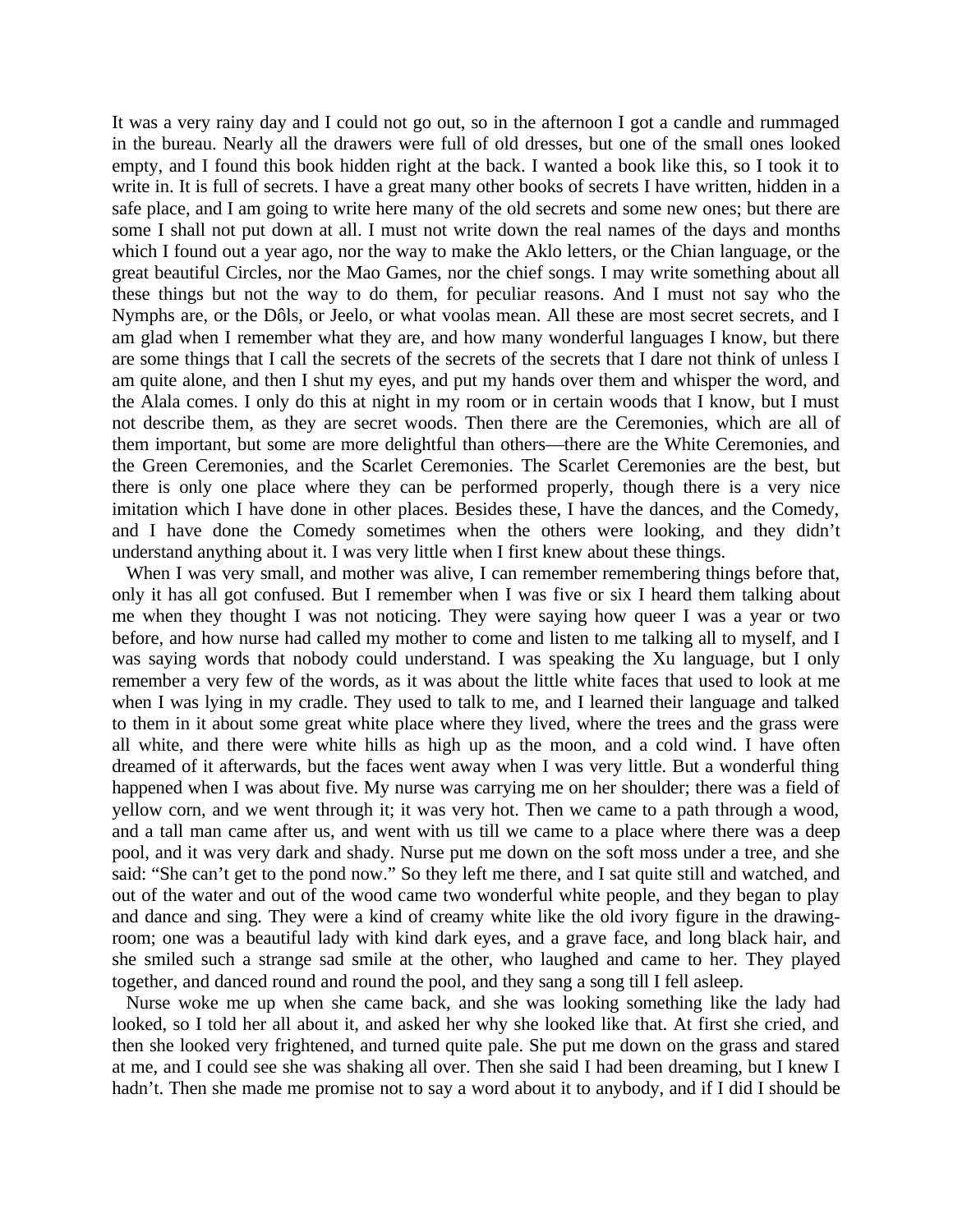thrown into the black pit. I was not frightened at all, though nurse was, and I never forgot about it, because when I shut my eyes and it was quite quiet, and I was all alone, I could see them again, very faint and far away, but very splendid; and little bits of the song they sang came into my head, but I couldn't sing it.

I was thirteen, nearly fourteen, when I had a very singular adventure, so strange that the day on which it happened is always called the White Day. My mother had been dead for more than a year, and in the morning I had lessons, but they let me go out for walks in the afternoon. And this afternoon I walked a new way, and a little brook led me into a new country, but I tore my frock getting through some of the difficult places, as the way was through many bushes, and beneath the low branches of trees, and up thorny thickets on the hills, and by dark woods full of creeping thorns. And it was a long, long way. It seemed as if I was going on forever and ever, and I had to creep by a place like a tunnel where a brook must have been, but all the water had dried up, and the floor was rocky, and the bushes had grown overhead till they met, so that it was quite dark. And I went on and on through that dark place; it was a long, long way. And I came to a hill that I never saw before. I was in a dismal thicket full of black twisted boughs that tore me as I went through them, and I cried out because I was smarting all over, and then I found that I was climbing, and I went up and up a long way, till at last the thicket stopped and I came out crying just under the top of a big bare place, where there were ugly gray stones lying all about on the grass, and here and there a little twisted, stunted tree came out from under a stone, like a snake. And I went up, right to the top, a long way. I never saw such big ugly stones before; they came out of the earth some of them, and some looked as if they had been rolled to where they were, and they went on and on as far as I could see, a long, long way. I looked out from them and saw the country, but it was strange. It was winter time, and there were black terrible woods hanging from the hills all round; it was like seeing a large room hung with black curtains, and the shape of the trees seemed quite different from any I had ever seen before. I was afraid. Then beyond the woods there were other hills round in a great ring, but I had never seen any of them; it all looked black, and everything had a voor over it. It was all so still and silent, and the sky was heavy and gray and sad, like a wicked voorish dome in Deep Dendo. I went on into the dreadful rocks. There were hundreds and hundreds of them. Some were like horrid-grinning men; I could see their faces as if they would jump at me out of the stone, and catch hold of me, and drag me with them back into the rock, so that I should always be there. And there were other rocks that were like animals, creeping, horrible animals, putting out their tongues, and others were like words that I could not say, and others like dead people lying on the grass. I went on among them, though they frightened me, and my heart was full of wicked songs that they put into it; and I wanted to make faces and twist myself about in the way they did, and I went on and on a long way till at last I liked the rocks, and they didn't frighten me any more. I sang the songs I thought of; songs full of words that must not be spoken or written down. Then I made faces like the faces on the rocks, and I twisted myself about like the twisted ones, and I lay down flat on the ground like the dead ones, and I went up to one that was grinning, and put my arms round him and hugged him. And so I went on and on through the rocks till I came to a round mound in the middle of them. It was higher than a mound; it was nearly as high as our house, and it was like a great basin turned upside down, all smooth and round and green, with one stone, like a post, sticking up at the top. I climbed up the sides, but they were so steep I had to stop or I should have rolled all the way down again, and I should have knocked against the stones at the bottom, and perhaps been killed. But I wanted to get up to the very top of the big round mound, so I lay down flat on my face, and took hold of the grass with my hands and drew myself up, bit by bit, till I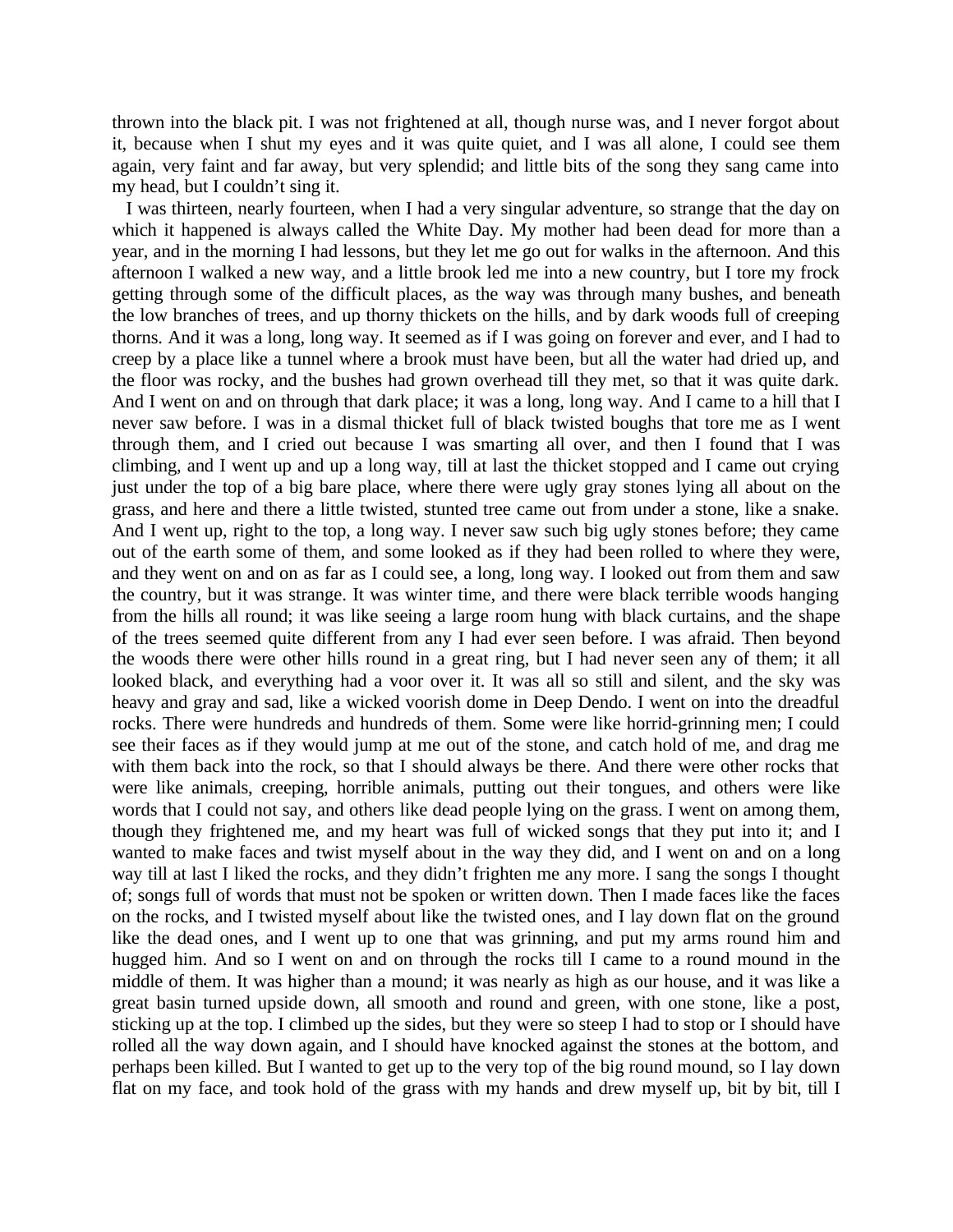was at the top. Then I sat down on the stone in the middle, and looked all about. I felt I had come such a long, long way, just as if I were a hundred miles from home, or in some other country, or in one of the strange places I had read about in the *Tale of the Genie* and the *Arabian Nights,* or as if I had gone across the sea, far away, for years and I had found another world that nobody had ever seen or heard of before, or as if I had somehow flown through the sky and fallen on one of the stars I had read about where everything is dead and cold and gray, and there is no air, and the wind doesn't blow. I sat on the stone and looked all round and down and round about me. It was just as if I was sitting on a tower in the middle of a great empty town, because I could see nothing all around but the gray rocks on the ground. I couldn't make out their shapes any more, but I could see them on and on for a long way, and I looked at them, and they seemed as if they had been arranged into patterns, and shapes, and figures. I knew they couldn't be, because I had seen a lot of them coming right out of the earth, joined to the deep rocks below, so I looked again, but still I saw nothing but circles, and small circles inside big ones, and pyramids, and domes, and spires, and they seemed all to go round and round the place where I was sitting, and the more I looked, the more I saw great big rings of rocks, getting bigger and bigger, and I stared so long that it felt as if they were all moving and turning, like a great wheel, and I was turning, too, in the middle. I got quite dizzy and queer in the head, and everything began to be hazy and not clear, and I saw little sparks of blue light, and the stones looked as if they were springing and dancing and twisting as they went round and round and round. I was frightened again, and I cried aloud, and jumped up from the stone I was sitting on, and fell down. When I got up I was so glad they all looked still, and I sat down on the top and slid down the mound, and went on again. I danced as I went in the peculiar way the rocks had danced when I got giddy, and I was so glad I could do it quite well, and I danced and danced along, and sang extraordinary songs that came into my head. At last I came to the edge of that great flat hill, and there were no more rocks, and the way went again through a dark thicket in a hollow. It was just as bad as the other one I went through climbing up, but I didn't mind this one, because I was so glad I had seen those singular dances and could imitate them. I went down, creeping through the bushes, and a tall nettle stung me on my leg, and made me burn, but I didn't mind it, and I tingled with the boughs and the thorns, but I only laughed and sang. Then I got out of the thicket into a close valley, a little secret place like a dark passage that nobody ever knows of, because it was so narrow and deep and the woods were so thick round it. There is a steep bank with trees hanging over it, and there the ferns keep green all through the winter, when they are dead and brown upon the hill, and the ferns there have a sweet, rich smell like what oozes out of fir trees. There was a little stream of water running down this valley, so small that I could easily step across it. I drank the water with my hand, and it tasted like bright, yellow wine, and it sparkled and bubbled as it ran down over beautiful red and yellow and green stones, so that it seemed alive and all colors at once. I drank it, and I drank more with my hand, but I couldn't drink enough, so I lay down and bent my head and sucked the water up with my lips. It tasted much better, drinking it that way, and a ripple would come up to my mouth and give me a kiss, and I laughed, and drank again, and pretended there was a nymph, like the one in the old picture at home, who lived in the water and was kissing me. So I bent low down to the water, and put my lips softly to it, and whispered to the nymph that I would come again. I felt sure it could not be common water. I was so glad when I got up and went on; and I danced again and went up and up the valley, under hanging hills. And when I came to the top, the ground rose up in front of me, tall and steep as a wall, and there was nothing but the green wall and the sky. I thought of "forever and forever, world without end, Amen"; and I thought I must have really found the end of the world, because it was like the end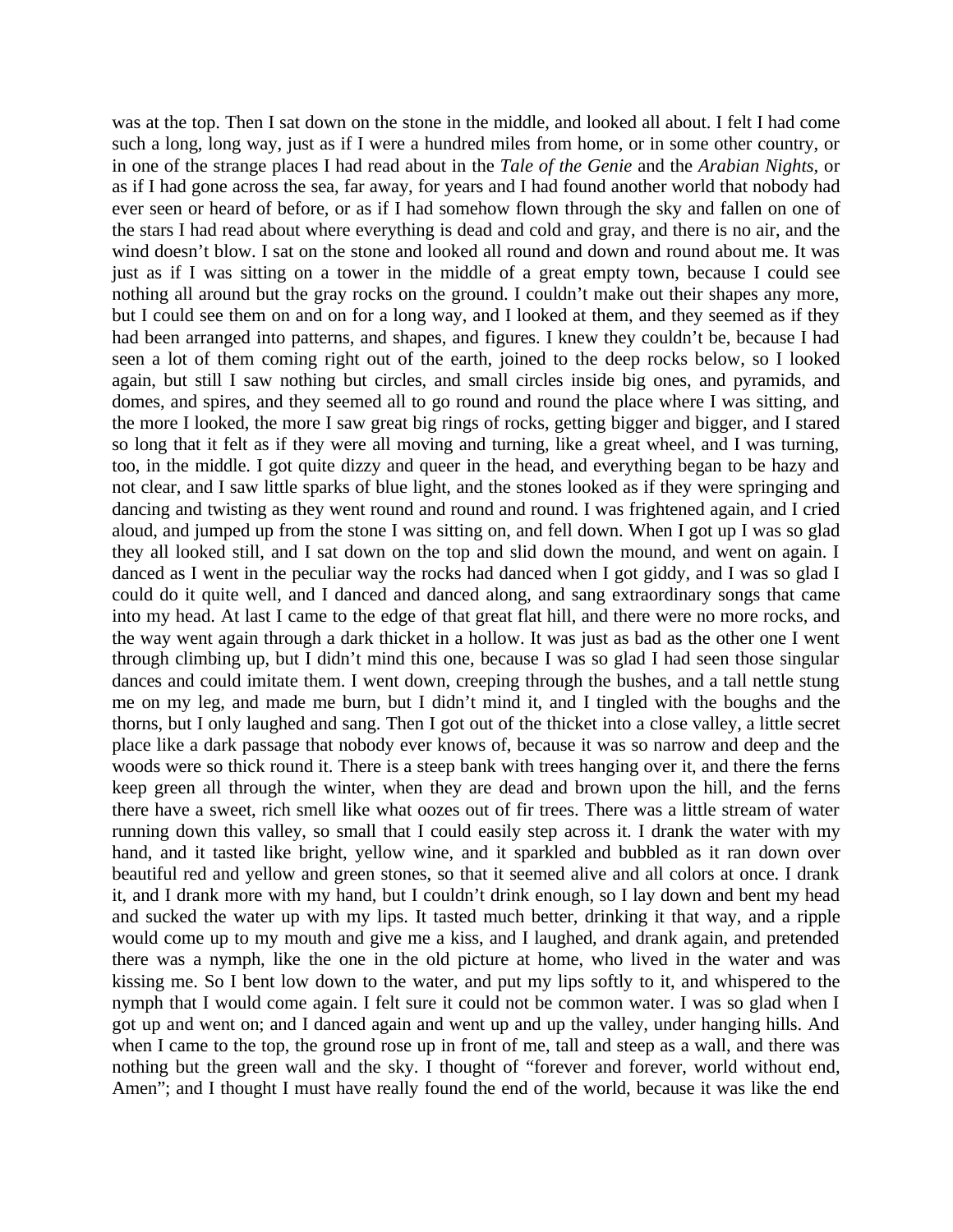of everything, as if there could be nothing at all beyond, except the kingdom of Voor, where the light goes when it is put out, and the water goes when the sun takes it away. I began to think of all the long, long way I had journeyed, how I had found a brook and followed it, and followed it on, and gone through bushes and thorny thickets, and dark woods full of creeping thorns. Then I had crept up a tunnel under trees, and climbed a thicket, and seen all the gray rocks, and sat in the middle of them when they turned round, and then I had gone on through the gray rocks and come down the hill through the stinging thicket and up the dark valley, all a long, long way. I wondered how I should get home again, if I could ever find the way, and if my home was there any more, or if it were turned and everybody in it into gray rocks, as in the *Arabian Nights.* So I sat down on the grass and thought what I should do next. I was tired, and my feet were hot with walking, and as I looked about I saw there was a wonderful well just under the high, steep wall of grass. All the ground round it was covered with bright, green, dripping moss; there was every kind of moss there, moss like beautiful little ferns, and like palms and fir trees, and it was all green as jewelry, and drops of water hung on it like diamonds. And in the middle was the great well, deep and shining and beautiful, so clear that it looked as if I could touch the red sand at the bottom, but it was far below. I stood by it and looked in, as if I were looking in a glass. At the bottom of the well, in the middle of it, the red grains of sand were moving and stirring all the time, and I saw how the water bubbled up, but at the top it was quite smooth, and full and brimming. It was a great well, large like a bath, and with the shining, glittering green moss about it, it looked like a great white jewel, with green jewels all round. My feet were so hot and tired that I took off my boots and stockings, and let my feet down into the water, and the water was soft and cold, and when I got up I wasn't tired any more, and I felt I must go on, farther and farther, and see what was on the other side of the wall. I climbed up it very slowly, going sideways all the time, and when I got to the top and looked over, I was in the queerest country I had seen, stranger even than the hill of the gray rocks. It looked as if earth-children had been playing there with their spades, as it was all hills and hollows, and castles and walls made of earth and covered with grass. There were two mounds like big beehives, round and great and solemn, and then hollow basins, and then a steep mounting wall like the ones I saw once by the seaside where the big" guns and the soldiers were. I nearly fell into one of the round hollows, it went away from under my feet so suddenly, and I ran fast down the side and stood at the bottom and looked up. It was strange and solemn to look up. There was nothing but the gray, heavy sky and the sides of the hollow; everything else had gone away, and the hollow was the whole world, and I thought that at night it must be full of ghosts and moving shadows and pale things when the moon shone down to the bottom at the dead of the night, and the wind wailed up above. It was so strange and solemn and lonely, like a hollow temple of dead heathen gods. It reminded me of a tale my nurse had told me when I was quite little; it was the same nurse that took me into the wood where I saw the beautiful white people. And I remembered how nurse had told me the story one winter night, when the wind was beating the trees against the wall, and crying and moaning in the nursery chimney. She said there was, somewhere or other, a hollow pit, just like the one I was standing in, everybody was afraid to go into it or near it, it was such a bad place. But once upon a time there was a poor girl who said she would go into the hollow pit, and everybody tried to stop her, but she would go. And she went down into the pit and came back laughing, and said there was nothing there at all, except green grass and red stones, and white stones and yellow flowers. And soon after, people saw she had most beautiful emerald earrings, and they asked how she got them, as she and her mother were quite poor. But she laughed, and said her earrings were not made of emeralds at all, but only of green grass. Then, one day, she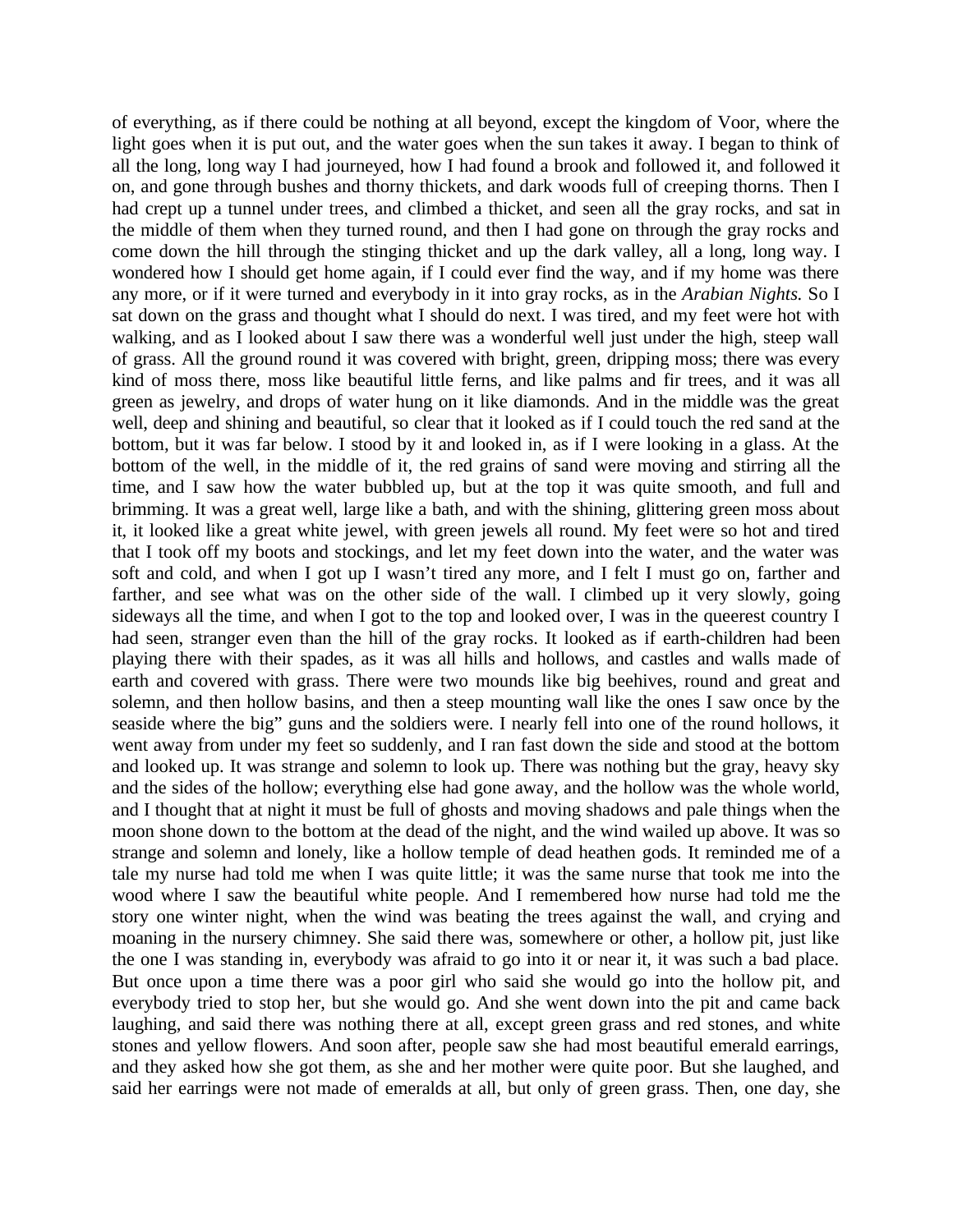wore on her breast the reddest ruby that anyone had ever seen, and it was as big as a hen's egg, and glowed and sparkled like a hot burning coal of fire. And they asked how she got it, as she and her mother were quite poor. But she laughed, and said it was not a ruby at all, but only a red stone. Then one day she wore round her neck the loveliest necklace that anyone had ever seen, much finer than the queen's finest, and it was made of great bright diamonds, hundreds of them, and they shone like all the stars on a night in June. So they asked her how she got it, as she and her mother were quite poor. But she laughed, and said they were not diamonds at all, but only white stones. And one day she went to the Court, and she wore on her head a crown of pure angel-gold, so nurse said, and it shone like the sun, and it was much more splendid than the crown the king was wearing himself, and in her ears she wore the emeralds, and the big ruby was the brooch on her breast, and the great diamond necklace was sparkling on her neck. And the king and queen thought she was some great princess from a long way off, and got down from their thrones and went to meet her, but somebody told the king and queen who she was, and that she was quite poor. So the king asked why she wore a gold crown, and how she got it, as she and her mother were so poor. And she laughed, and said it wasn't a gold crown at all, but only some yellow flowers she had put in her hair. And the king thought it was very strange, and said she should stay at the Court, and they would see what would happen next. And she was so lovely that everybody said that her eyes were greener than the emeralds, that her lips were redder than the ruby, and her skin was whiter than the diamonds, and that her hair was brighter than the golden crown. So the king's son said he would marry her, and the king said he might. And the bishop married them, and there was a great supper, and afterwards the king's son went to his wife's room. But just when he had his hand on the door, he saw a tall, black man, with a dreadful face, standing in front of the door, and a voice said—

Venture not upon your life, This is mine own wedded wife.

Then the king's son fell down on the ground in a fit. And they came and tried to get into the room, but they couldn't, and they hacked at the door with hatchets, but the wood had turned hard as iron, and at last everybody ran away, they were so frightened at the screaming and laughing and shrieking and crying that came out of the room. But next day they went in, and found there was nothing in the room but thick black smoke, because the black man had come and taken her away. And on the bed there were two knots of faded grass and a red stone, and some white stones, and some faded yellow flowers. I remembered this tale of nurse's while I was standing at the bottom of the deep hollow; it was so strange and solitary there, and I felt afraid. I could not see any stones or flowers, but I was afraid of bringing them away without knowing, and I thought I would do a charm that came into my head to keep the black man away. So I stood right in the very middle of the hollow, and I made sure that I had none of those things on me, and then I walked round the place, and touched my eyes, and my lips, and my hair in a peculiar manner, and whispered some queer words that nurse taught me to keep bad things away. Then I felt safe and climbed up out of the hollow, and went on through all those mounds and hollows and walls, till I came to the end, which was high above all the rest, and I could see that all the different shapes of the earth were arranged in patterns, something like the gray rocks, only the pattern was different. It was getting late, and the air was indistinct, but it looked from where I was standing something like two great figures of people lying on the grass. And I went on, and at last I found a certain wood, which is too secret to be described, and nobody knows of the passage into it, which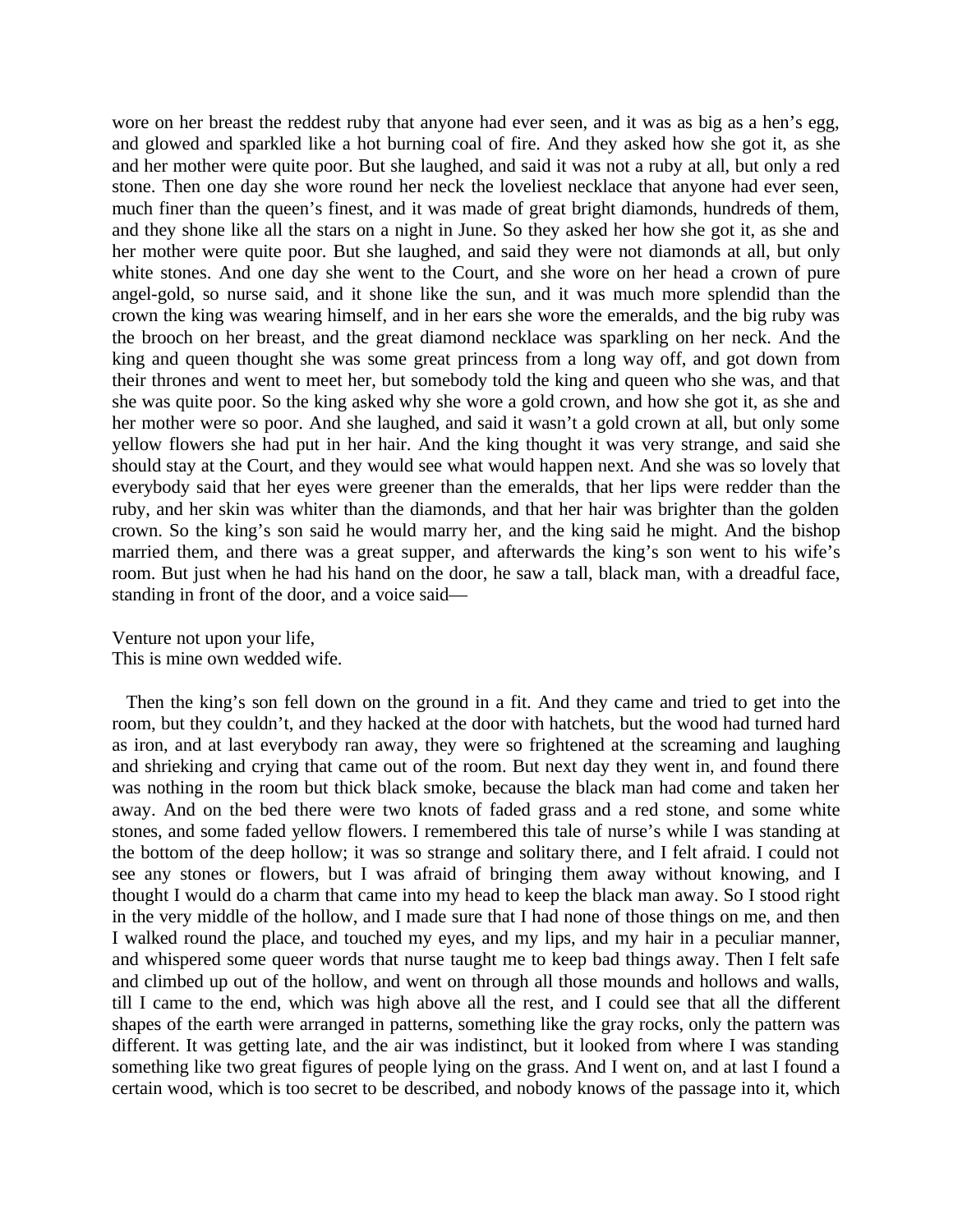I found out in a very curious manner, by seeing some little animal run into the wood through it. So I went after the animal by a very narrow dark way, under thorns and bushes, and it was almost dark when I came to a kind of open place in the middle. And there I saw the most wonderful sight I have ever seen, but it was only for a minute, as I ran away directly, and crept out of the wood by the passage I had come by, and ran as fast as ever I could, because I was afraid, what I had seen was so wonderful and so strange and beautiful. But I wanted to get home and think of it, and I did not know what might not happen if I stayed by the wood. I was hot all over and trembling, and my heart was beating, and strange cries that I could not help came from me as I ran from the wood. I was glad that a great white moon came up from over a round hill and showed me the way, so I went back through the mounds and hollows and down the close valley, and up through the thicket over the place of the gray rocks, and so at last I got home again. My father was busy in his study, and the servants had not told about my not coming home, though they were frightened, and wondered what they ought to do, so I told them I had lost my way, but I did not let them find out the real way I had been. I went to bed and lay awake all through the night, thinking of what I had seen. When I came out of the narrow way, and it looked all shining, though the air was dark, it seemed so certain, and all the way home I was quite sure that I had seen it, and I wanted to be alone in my room, and be glad over it all to myself, and shut my eyes and pretend it was there, and do all the things I would have done if I had not been so afraid. But when I shut my eyes the sight would not come, and I began to think about my adventures all over again, and I remembered how dusky and queer it was at the end, and I was afraid it must be all a mistake, because it seemed impossible it could happen. It seemed like one of nurse's tales, which I didn't really believe in, though I was frightened at the bottom of the hollow; and the stories she told me when I was little came back into my head, and I wondered whether it was really there what I thought I had seen, or whether any of her tales could have happened a long time ago. It was so queer; I lay awake there in my room at the back of the house, and the moon was shining on the other side toward the river, so the bright light did not fall upon the wall. And the house was quite still. I had heard my father come upstairs, and just after the clock struck twelve, and after the house was still and empty, as if there was nobody alive in it. And though it was all dark and indistinct in my room, a pale glimmering kind of light shone in through the white blind, and once I got up and looked out, and there was a great black shadow of the house covering the garden, looking like a prison where men are hanged; and then beyond it was all white; and the wood shone white with black gulfs between the trees. It was still and clear, and there were no clouds in the sky. I wanted to think of what I had seen but I couldn't, and I began to think of all the tales that nurse had told me so long ago that I thought I had forgotten, but they all came back, and mixed up with the thickets and the gray rocks and the hollows in the earth and the secret wood, till I hardly knew what was new and what was old, or whether it was not all dreaming. And then I remembered that hot summer afternoon, so long ago, when nurse left me by myself in the shade, and the white people came out of the water and out of the wood, and played, and danced, and sang, and I began to fancy that nurse told me about something like it before I saw them, only I couldn't recollect exactly what she told me. Then I wondered whether she had been the white lady, as I remembered she was just as white and beautiful, and had the same dark eyes and black hair; and sometimes she smiled and looked like the lady had looked, when she was telling me some of her stories, beginning with <sup>tt</sup>Once on a time," or "'In the time of the fairies."" But I thought she couldn't be the lady, as she seemed to have gone a different way into the wood, and I didn't think the man who came after us could be the other, or I couldn't have seen that wonderful secret in the secret wood. I thought of the moon;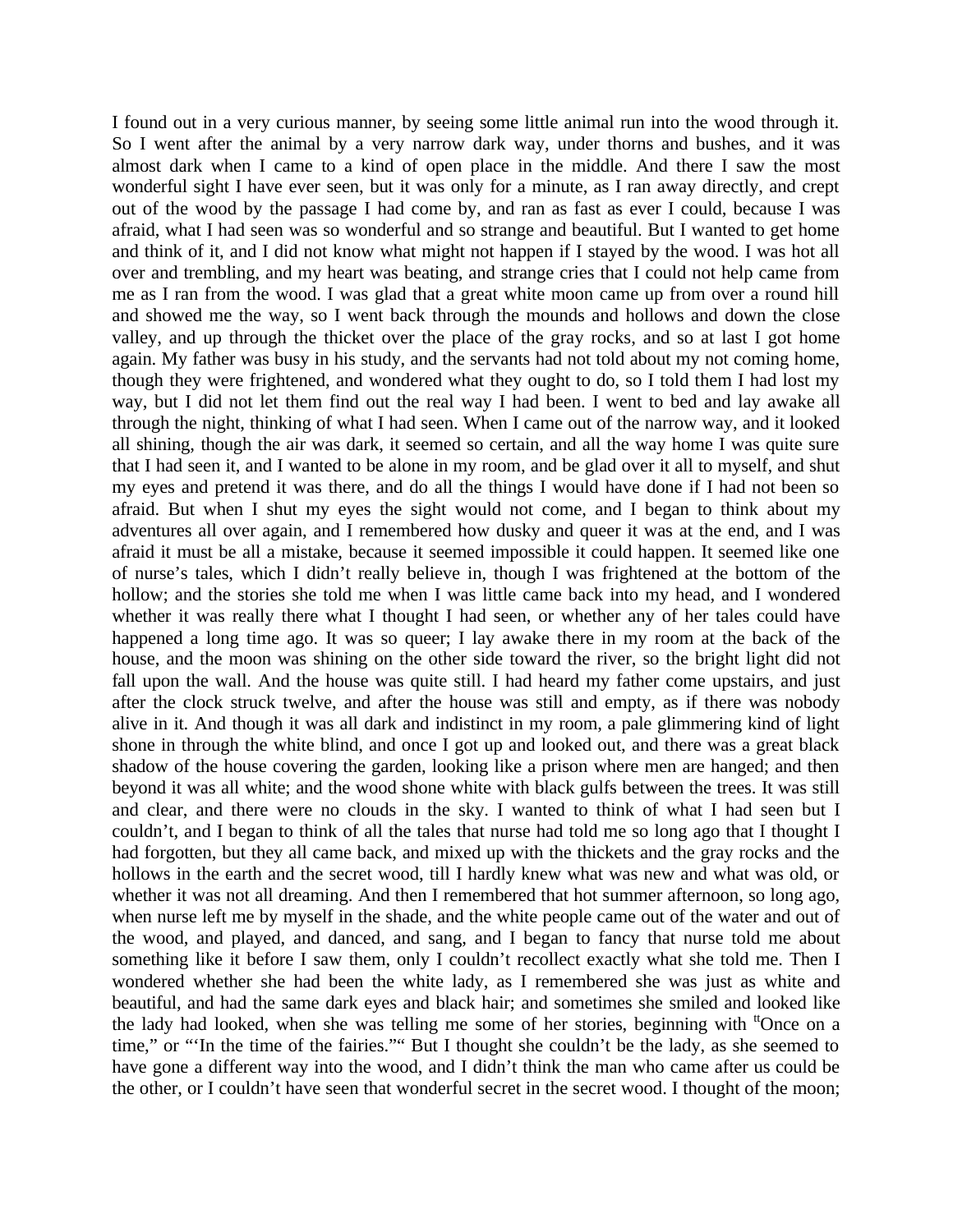but it was afterwards when I was in the middle of the wild land, where the earth was made into the shape of great figures, and it was all walls, and mysterious hollows, and smooth round mounds, that I saw the great white moon come up over a round hill. I was wondering about all these things, till at last I got quite frightened, because I was afraid something had happened to me, and I remembered nurse's tale of the poor girl who went into the hollow pit, and was carried away at last by the black man. I knew I had gone into a hollow pit too, and perhaps it was the same, and I had done something dreadful. So I did the charm over again, and touched my eyes and my lips and my hair in a peculiar manner, and said the old words from the fairy language, so that I might be sure I had not been carried away. I tried again to see the secret wood, and to creep up the passage and see what I had seen there, but somehow I couldn't, and I kept on thinking of nurse's stories. There was one I remembered about a young man who once upon a time went hunting, and all the day he and his hounds hunted everywhere, and they crossed the rivers and went into all the woods, and went round the marshes, but they couldn't find anything at all, and they hunted all day till the sun sank down and began to set behind the mountain. And the young man was angry because he couldn't find anything, and he was going to turn back, when just as the sun touched the mountain, he saw come out of a brake in front of him a beautiful white stag. And he cheered to his hounds, but they whined and would not follow, and he cheered to his horse, but it shivered and stood stock still, and the young man jumped off the horse and left the hounds and began to follow the white stag all alone. And soon it was quite dark, and the sky was black, without a single star shining in it, and the stag went away into the darkness. And though the man had brought his gun with him he never shot at the stag, because he wanted to catch it, and he was afraid he would lose it in the night. But he never lost it once, though the sky was so black and the air was so dark, and the stag went on and on till the young man didn't know a bit where he was. And they went through enormous woods where the air was full of whispers and a pale, dead light came out from the rotten trunks that were lying on the ground, and just as the man thought he had lost the stag, he would see it all white and shining in front of him, and he would run fast to catch it, but the stag always ran faster, so he did not catch it. And they went through the enormous woods, and they swam across rivers, and they waded through black marshes where the ground bubbled, and the air was full of will-o'-the-wisps, and the stag fled away down into rocky narrow valleys, where the air was like the smell of a vault, and the man went after it. And they went over the great mountain and the man heard the wind come down from the sky, and the stag went on and the man went after. At last the sun rose and the young man found he was in a country that he had never seen before; it was a beautiful valley with a bright stream running through it, and a great, big round hill in the middle. And the stag went down the valley, towards the hill, and it seemed to be getting tired and went slower and slower, and though the man was tired, too, he began to run faster, and he was sure he would catch the stag at last. But just as they got to the bottom of the hill, and the man stretched out his hand to catch the stag, it vanished into the earth, and the man began to cry; he was so sorry that he had lost it after all his long hunting. But as he was crying he saw there was a door in the hill, just in front of him, and he went in, and it was quite dark, but he went on, as he thought he would find the white stag. And all of a sudden it got light, and there was the sky, and the sun shining, and birds singing in the trees, and there was a beautiful fountain. And by the fountain a lovely lady was sitting, who was the queen of the fairies, and she told the man that she had changed herself into a stag to bring him there because she loved him so much. Then she brought out a great gold cup, covered with jewels, from her fairy palace, and she offered him wine in the cup to drink. And he drank, and the more he drank the more he longed to drink, because the wine was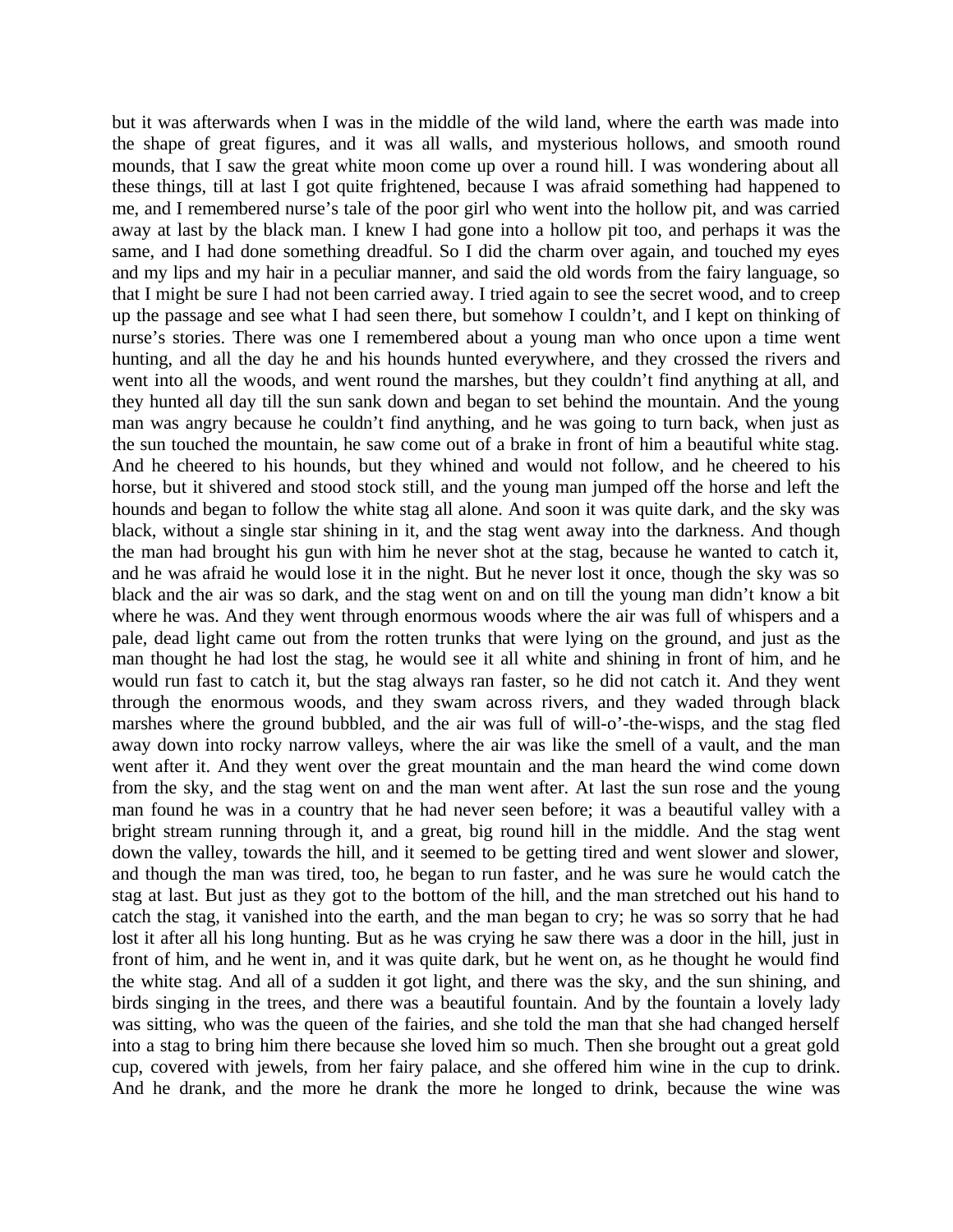enchanted. So he kissed the lovely lady, and she became his wife and he stayed all that day and all that night in the hill where she lived, and when he woke he found he was lying on the ground, close to where he had seen the stag first, and his horse was there and his hounds were there waiting, and he looked up, and the sun sank behind the mountain. And he went home and lived a long time, but he would never kiss any other lady because he had kissed the queen of the fairies, and he would never drink common wine any more, because he had drunk enchanted wine. And sometimes nurse told me tales that she had heard from her great-grandmother, who was very old, and lived in a cottage on the mountain all alone, and most of these tales were about a hill where people used to meet at night long ago, and they used to play all sorts of strange games and do queer things that nurse told me of, but I couldn't understand, and now, she said, everybody but her great-grandmother had forgotten all about it, and nobody knew where the hill was, not even her great-grandmother. But she told me one very strange story about the hill, and I trembled when I remembered it. She said that people always went there in summer, when it was very hot, and they had to dance a good deal. It would be all dark at first, and there were trees there, which made it much darker, and people would come, one by one, from all directions, by a secret path which nobody else knew, and two persons would keep the gate, and every one as they came up had to give a very curious sign, which nurse showed me as well as she could, but she said she couldn't show me properly. And all kinds of people would come; there would be gentle folks and village folks, and some old people and the boys and girls, and quite small children, who sat and watched. And it would all be dark as they came in, except in one corner where someone was burning something that smelt strong and sweet, and made them laugh, and there one would see a glaring of coals, and the smoke mounting up red. So they would all come in, and when the last had come there was no door any more, so that no one else could get in, even if they knew there was anything beyond. And once a gentleman who was a stranger and had ridden a long way, lost his path at night, and his horse took him into the very middle of the wild country, where everything was upside down, and there were dreadful marshes and great stones everywhere, and holes underfoot, and the trees looked like gibbet-posts, because they had great black arms that stretched out across the way. And this strange gentleman was very frightened, and his horse began to shiver all over, and at last it stopped and wouldn't go any farther, and the gentleman got down and tried to lead the horse, but it wouldn't move, and it was all covered with a sweat, like death. So the gentleman went on all alone, going farther and farther into the wild country, till at last he came to a dark place, where he heard shouting and singing and crying, like nothing he had ever heard before. It all sounded quite close to him, but he couldn't get in, and so he began to call, and while he was calling, something came behind him, and in a minute his mouth and arms and legs were all bound up, and he fell into a swoon. And when he came to himself, he was lying by the roadside, just where he had first lost his way, under a blasted oak with a black trunk, and his horse was tied beside him. So he rode on to the town and told the people there what had happened, and some of them were amazed; but others knew. So when once everybody had come, there was no door at all for anybody else to pass in by. And when they were all inside, round in a ring, touching each other, someone began to sing in the darkness, and someone else would make a noise like thunder with a thing they had on purpose, and on still nights people would hear the thundering noise far, far away beyond the wild land, and some of them, who thought they knew what it was, used to make a sign on their breasts when they woke up in their beds at dead of night and heard that terrible deep noise, like thunder on the mountains. And the noise and the singing would go on and on for a long time, and the people who were in a ring swayed a little to and fro; and the song was in an old, old language that nobody knows now, and the tune was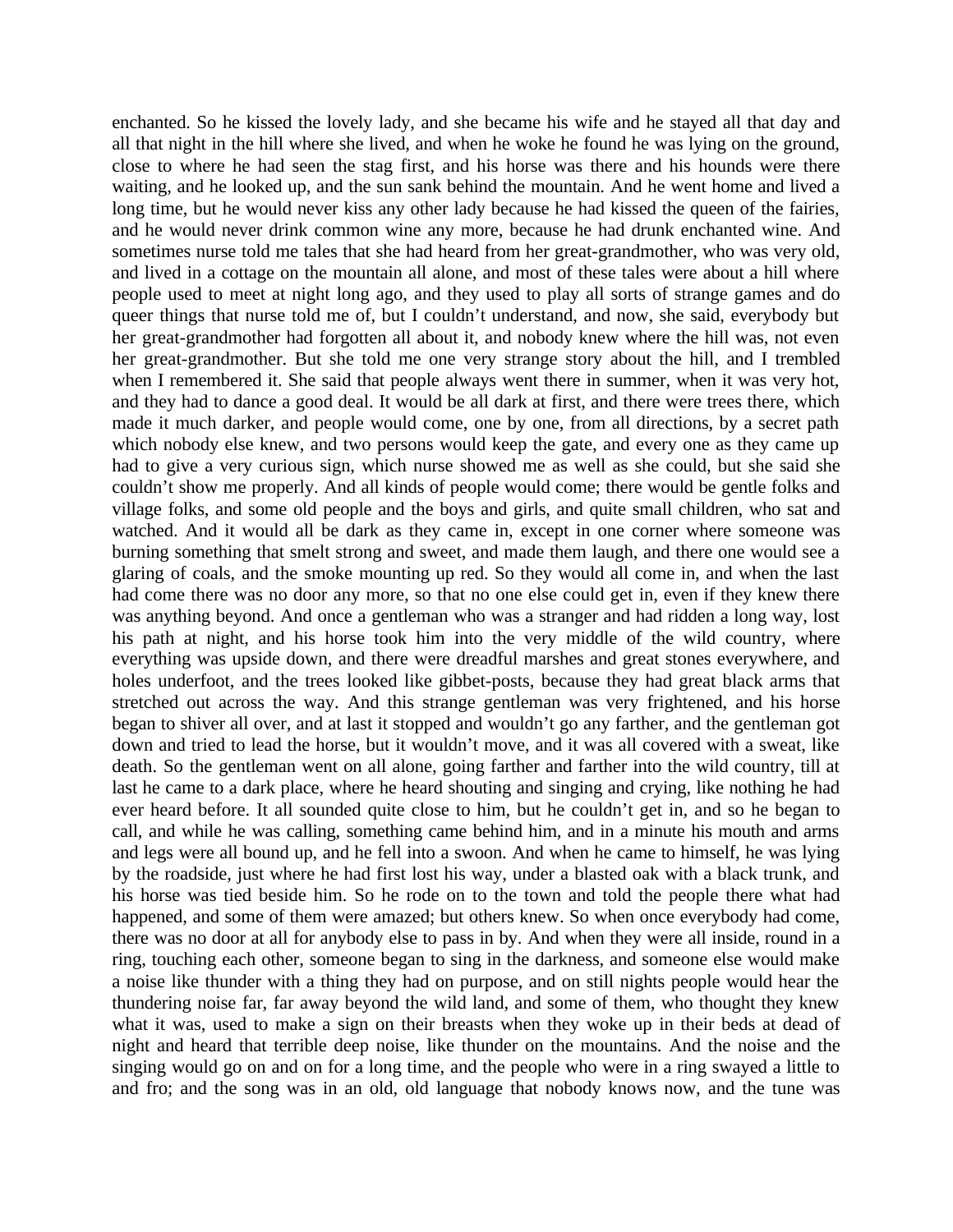queer. Nurse said her great-grandmother had known someone who remembered a little of it, when she was quite a little girl, and nurse tried to sing some of it to me, and it was so strange a tune that I turned all cold and my flesh crept as if I had put my hand on something dead. Sometimes it was a man that sang and sometimes it was a woman, and sometimes the one who sang it did it so well that two or three of the people who were there fell to the ground shrieking and tearing with their hands. The singing went on, and the people in the ring kept swaying to and fro for a long time, and at last the moon would rise over a place they called the Tole Deol, and came up and showed them swinging and swaying from side to side, with the sweet thick smoke curling up from the burning coals, and floating in circles all around them. Then they had their supper. A boy and a girl brought it to them; the boy carried a great cup of wine, and the girl carried a cake of bread, and they passed the bread and the wine round and round, but they tasted quite different from common bread and common wine, and changed everybody that tasted them. Then they all rose up and danced, and secret things were brought out of some hiding place, and they played extraordinary games, and danced round and round and round in the moonlight, and sometimes people would suddenly disappear and never be heard of afterwards, and nobody knew what had happened to them. And they drank more of that curious wine, and they made images and worshipped them, and nurse showed me how the images were made one day when we were out for a walk, and we passed by a place where there was a lot of wet clay. So nurse asked me if I would like to know what those things were like that they made on the hill, and I said yes. Then she asked me if I would promise never to tell a living soul a word about it, and if I did I was to be thrown into the black pit with the dead people, and I said I wouldn't tell anybody, and she said the same thing again and again, and I promised. So she took my wooden spade and dug a big lump of clay and put it in my tin bucket, and told me to say if anyone met us that I was going to make pies when I went home. Then we went on a little way till we came to a little brake growing right down into the road, and nurse stopped, and looked up the road and down it, and then peeped through the hedge into the field on the other side, and then she said, "Quick!" and we ran into the brake, and crept in and out among the bushes till we had gone a good way from the road. Then we sat down under a bush, and I wanted so much to know what nurse was going to make with the clay, but before she would begin she made me promise again not to say a word about it, and she went again and peeped through the bushes on every side, though the lane was so small and deep that hardly anybody ever went there. So we sat down, and nurse took the clay out of the bucket, and began to knead it with her hands, and do queer things with it, and turn it about. And she hid it under a big dock leaf for a minute or two and then she brought it out again, and then she stood up and sat down, and walked round the clay in a peculiar manner, and all the time she was softly singing a sort of rhyme, and her face got very red. Then she sat down again, and took the clay in her hands and began to shape it into a doll, but not like the dolls I have at home, and she made the queerest doll I had ever seen, all out of the wet clay, and hid it under a bush to get dry and hard, and all the time she was making it she was singing these rhymes to herself, and her face got redder and redder. So we left the doll there, hidden away in the bushes where nobody would ever find it. And a few days later we went the same walk, and when we came to that narrow, dark part of the lane where the brake runs down to the bank, nurse made me promise all over again, and she looked about, just as she had done before, and we crept into the bushes till we got to the green place where the little clay man was hidden. I remember it all so well, though I was only eight, and it is eight years ago now as I am writing it down, but the sky was a deep violet blue, and in the middle of the brake where we were sitting there was a great elder tree covered with blossoms, and on the other side there was a clump of meadowsweet, and when I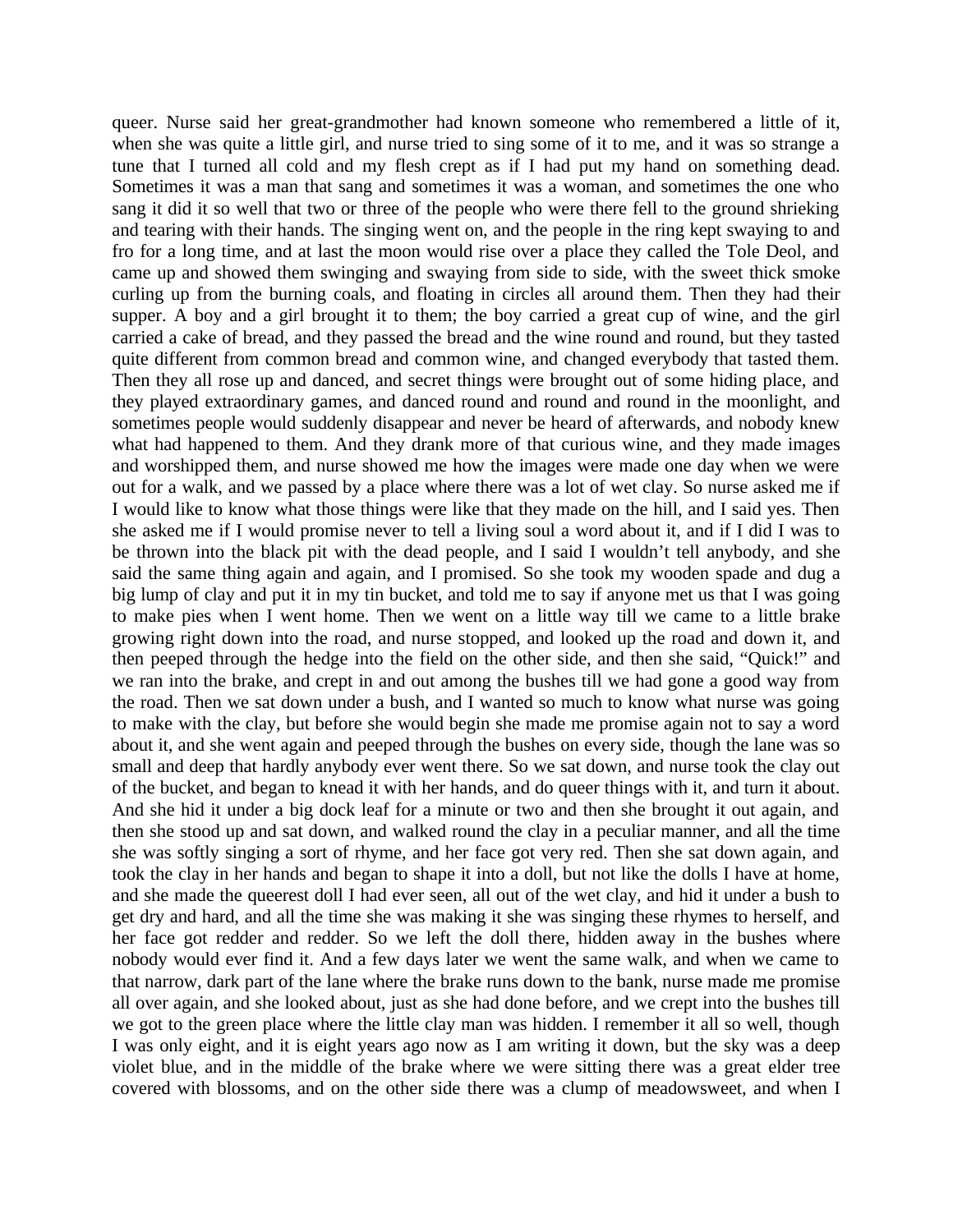think of that day the smell of the meadowsweet and elder blossom seems to fill the room, and if I shut my eyes I can see the glaring blue sky, with little clouds very white floating across it, and nurse who went away long ago sitting opposite me and looking like the beautiful white lady in the wood. So we sat down and nurse took out the clay doll from the secret place where she had hidden it, and she said we must "pay our respects," and she would show me what to do, and I must watch her all the time. So she did all sorts of queer things with the little clay man, and I noticed she was all streaming with perspiration, though we had walked so slowly, and then she told me to "pay my respects," and I did everything she did because I liked her, and it was such an odd game. And she said that if one loved very much, the clay man was very good, if one did certain things with it, and if one hated very much, it was just as good, only one had to do different things, and we played with it a long time, and pretended all sorts of things. Nurse said her great-grandmother had told her all about these images, but what we did was no harm at all, only a game. But she told me a story about these images that frightened me very much, and that was what I remembered that night when I was lying awake in my room in the pale, empty darkness, thinking of what I had seen and the secret wood. Nurse said there was once a young lady of the high gentry, who lived in a great castle. And she was so beautiful that all the gentlemen wanted to marry her, because she was the loveliest lady that anybody had ever seen, and she was kind to everybody, and everybody thought she was very good. But though she was polite to all the gentlemen who wished to marry her, she put them off, and said she couldn't make up her mind, and she wasn't sure she wanted to marry anybody at all. And her father, who was a very great lord, was angry, though he was so fond of her, and he asked her why she wouldn't choose a bachelor out of all the handsome young men who came to the castle. But she only said she didn't love any of them very much, and she must wait, and if they pestered her, she said she would go and be a nun in a nunnery. So all the gentlemen said they would go away and wait for a year and a day, and when a year and a day were gone, they would come back again and ask her to say which one she would marry. So the day was appointed and they all went away; and the lady had promised that in a year and a day it would be her wedding day with one of them. But the truth was, that she was the queen of the people who danced on the hill on summer nights, and on the proper nights she would lock the door of her room, and she and her maid would steal out of the castle by a secret passage that only they knew of, and go away up to the hill in the wild land. And she knew more of the secret things than anyone else, and more than anyone knew before or after, because she would not tell anybody the most secret secrets. She knew how to do all the awful things, how to destroy young men, and how to put a curse on people, and other things that I could not understand. And her real name was the Lady Avelin, but the dancing people called her Cassap, which meant somebody very wise, in the old language. And she was whiter than any of them and taller, and her eyes shone in the dark like burning rubies; and she could sing songs that none of the others could sing, and when she sang they all fell down on their faces and worshipped her. And she could do what they called the shib-show, which was a very wonderful enchantment. She would tell the great lord, her father, that she wanted to go into the woods to gather flowers, so he let her go, and she and her maid went into the woods where nobody came, and the maid would keep watch. Then the lady would lie down under the trees and begin to sing a particular song, and she stretched out her arms, and from every part of the wood great serpents would come, hissing and gliding in and out among the trees, and shooting out their forked tongues as they crawled up to the lady. And they all came to her, and twisted round her, round her body, and her arms, and her neck, till she was covered with writhing serpents, and there was only her head to be seen. And she whispered to them, and she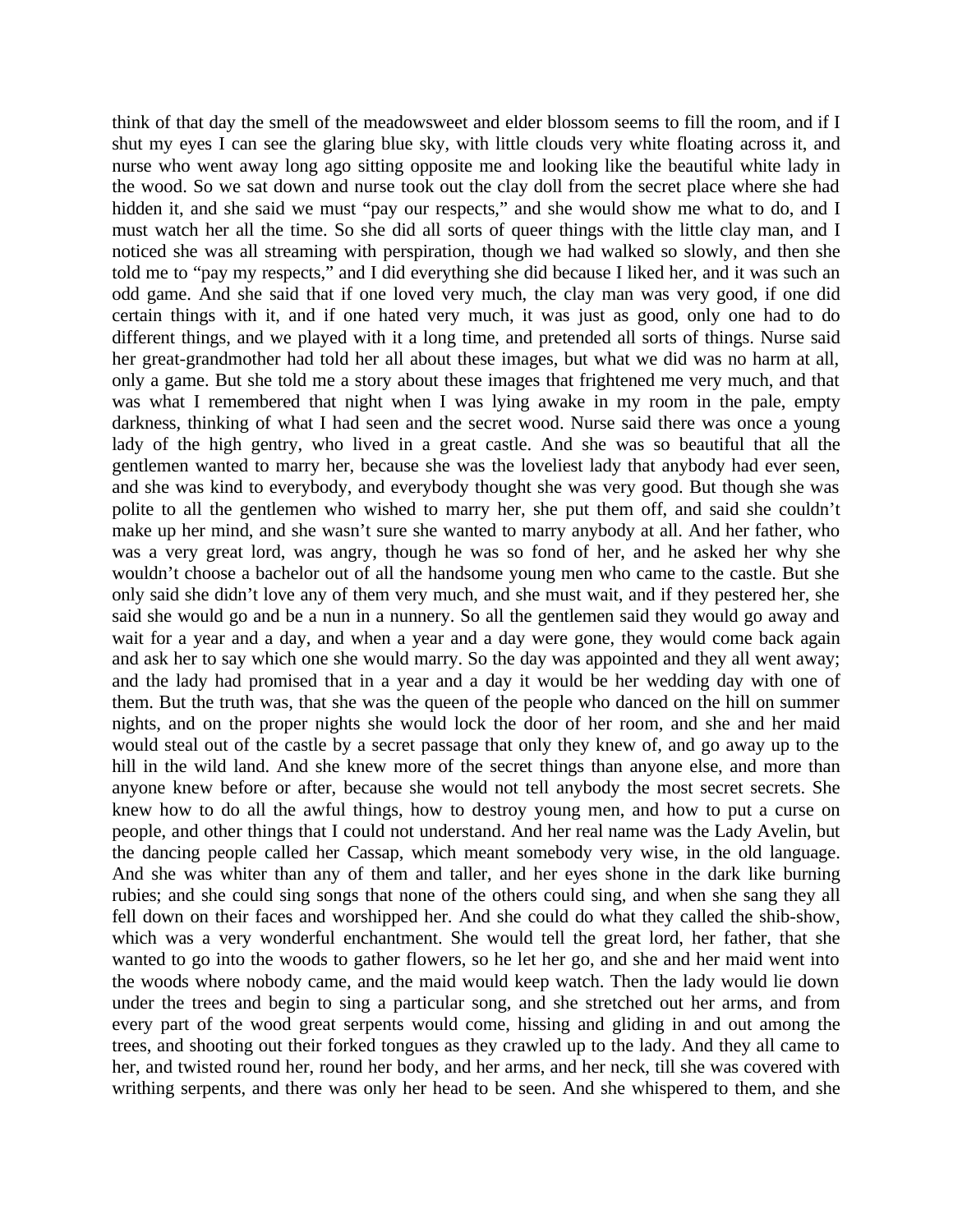sang to them, and they writhed round and round, faster and faster, till she told them to go. And they all went away directly, back to their holes, and on the lady's breast there would be a most curious, beautiful stone, shaped something like an egg, and colored dark blue and yellow, and red and green, marked like a serpent's scales. It was called a glame stone, and with it one could do all sorts of wonderful things, and nurse said her great-grandmother had seen a glame stone with her own eyes, and it was for all the world shiny and scaly like a snake. And the lady could do a lot of other things as well, but she was quite fixed that she would not be married. And there were a great many gentlemen who wanted to marry her, but there were five of them who were chief, and their names were Sir Simon, Sir John, Sir Oliver, Sir Richard, and Sir Rowland. All the others believed she spoke the truth, and that she would choose one of them to be her man when a year and a day was done; it was only Sir Simon, who was very crafty, who thought she was deceiving them all, and he vowed he would watch and try if he could find out anything. And though he was very wise he was very young, and he had a smooth, soft face like a girl's, and he pretended, as the rest did, that he would not come to the castle for a year and a day, and he said he was going away beyond the sea to foreign parts. But he really only went a very little way, and came back dressed like a servant girl, and so he got a place in the castle to wash the dishes. And he waited and watched, and he listened and said nothing, and he hid in dark places, and woke up at night and looked out, and he heard things and he saw things that he thought were very strange. And he was so sly that he told the girl that waited on the lady that he was really a young man, and that he had dressed up as a girl because he loved her so very much and wanted to be in the same house with her, and the girl was so pleased that she told him many things, and he was more than ever certain that the Lady Avelin was deceiving him and the others. And he was so clever, and told the servant so many lies, that one night he managed to hide in the Lady Avelin 's room behind the curtains. And he stayed quite still and never moved, and at last the lady came. And she bent down under the bed, and raised up a stone, and there was a hollow place underneath, and out of it she took a waxen image, just like the clay one that I and nurse had made in the brake. And all the time her eyes were burning like rubies. And she took the little wax doll up in her arms and held it to her breast, and she whispered and she murmured, and she took it up and she laid it down again, and she held it high, and she held it low, and she laid it down again. And she said, "Happy is he that begat the bishop, that ordered the clerk, that married the man, that had the wife, that fashioned the hive, that harbored the bee, that gathered the wax that my own true love was made of." And she brought out of a pantry a great golden bowl, and she brought out of a closet a great jar of wine, and she poured some of the wine into the bowl, and she laid her manikin very gently in the wine, and washed it in the wine all over. Then she went to a cupboard and took a small round cake and laid it on the image's mouth, and then she bore it softly and covered it up. And Sir Simon, who was watching all the time, though he was terribly frightened, saw the lady bend down and stretch out her arms and whisper and sing, and then Sir Simon saw beside her a handsome young man, who kissed her on the lips. And they drank wine out of the golden bowl together, and they ate the cake together. But when the sun rose there was only the little wax doll, and the lady hid it again under the bed in the hollow place. So Sir Simon knew quite well what the lady was, and he waited and he watched, till the time she had said was nearly over, and in a week the year and a day would be done. And one night, when he was watching behind the curtains in her room, he saw her making more wax dolls. And she made five, and hid them away. And the next night she took one out, and held it up, and filled the golden bowl with water, and took the doll by the neck and held it under the water. Then she said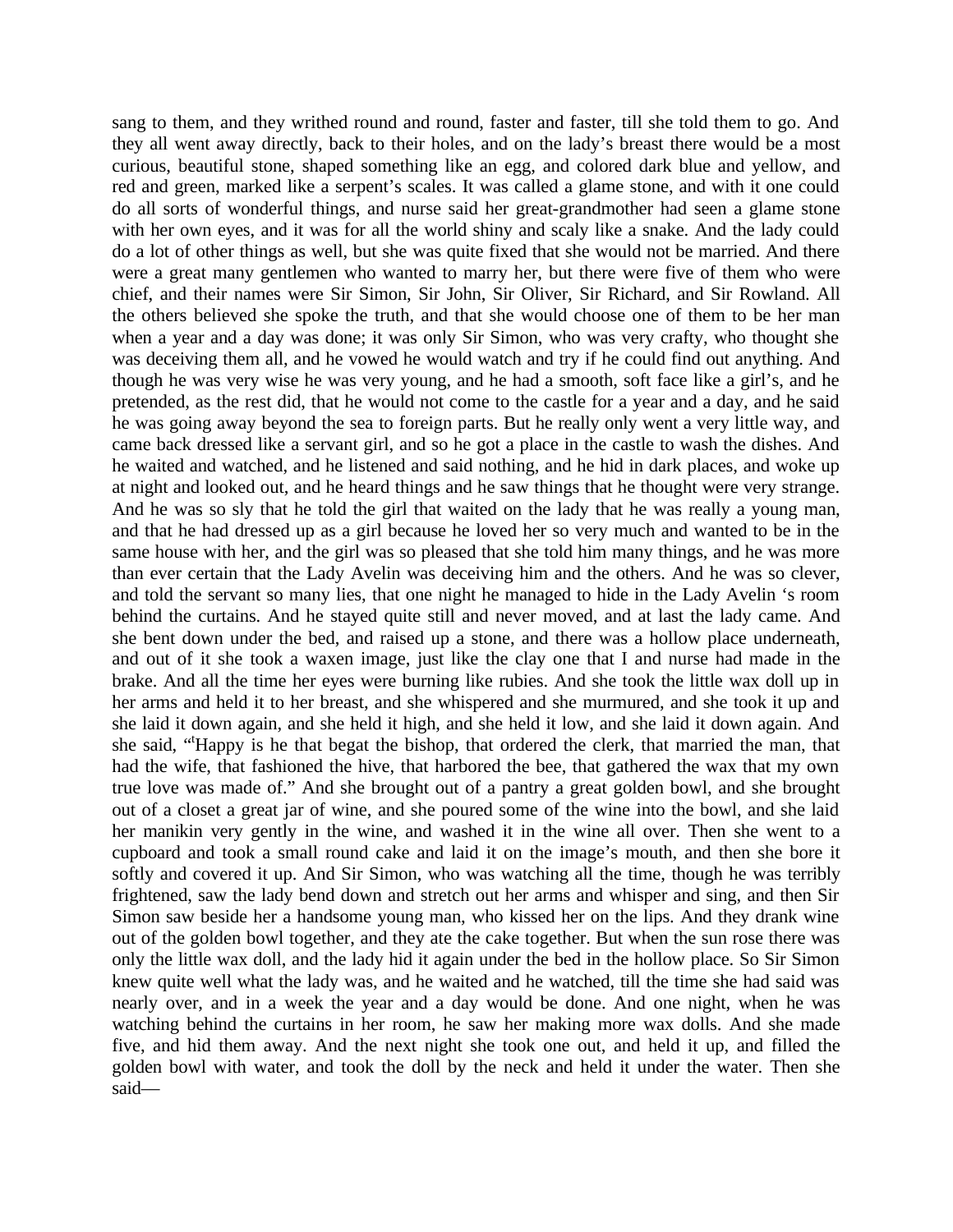Sir Dickon, Sir Dickon, your day is done, You shall be drowned in the water wan.

And the next day news came to the castle that Sir Richard had been drowned at the ford. And at night she took another doll and tied a violet cord round its neck and hung it up on a nail. Then she said—

Sir Rowland, your life has ended its span, High on a tree I see you hang.

And the next day news came to the castle that Sir Rowland had been hanged by robbers in the wood. And at night she took another doll, and drove her bodkin right into its heart. Then she said—

Sir Noll, Sir Noll, so cease your life, Your heart pierced with the knife.

And the next day news came to the castle that Sir Oliver had fought in a tavern, and a stranger had stabbed him to the heart. And at night she took another doll, and held it to a fire of charcoal till it was melted. Then she said—

Sir John, return, and turn to clay, In fire of fever you waste away.

And the next day news came to the castle that Sir John had died in a burning fever. So then Sir Simon went out of the castle and mounted his horse and rode away to the bishop and told him everything. And the bishop sent his men, and they took the Lady Avelin, and everything she had done was found out. So on the day after the year and a day, when she was to have been married, they carried her through the town in her smock, and they tied her to a great stake in the marketplace, and burned her alive before the bishop with her wax image hung round her neck. And people said the wax man screamed in the burning of the flames. And I thought of this story again and again as I was lying awake in my bed, and I seemed to see the Lady Avelin in the marketplace, with the yellow flames eating up her beautiful white body. And I thought of it so much that I seemed to get into the story myself, and I fancied I was the lady, and that they were coming to take me to be burnt with fire, with all the people in the town looking at me. And I wondered whether she cared, after all the strange things she had done, and whether it hurt very much to be burned at the stake. I tried again and again to forget nurse's stories, and to remember the secret I had seen that afternoon, and what was in the secret wood, but I could only see the dark and a glimmering in the dark, and then it went away, and I only saw myself running, and then a great moon came up white over a dark round hill. Then all the old stories came back again, and the queer rhymes that nurse used to sing to me; and there was one beginning "Halsy cumsy Helen musty," that she used to sing very softly when she wanted me to go to sleep. And I began to sing it to myself inside of my head, and I went to sleep.

The next morning I was very tired and sleepy, and could hardly do my lessons, and I was very glad when they were over and I had had my dinner, as I wanted to go out and be alone. It was a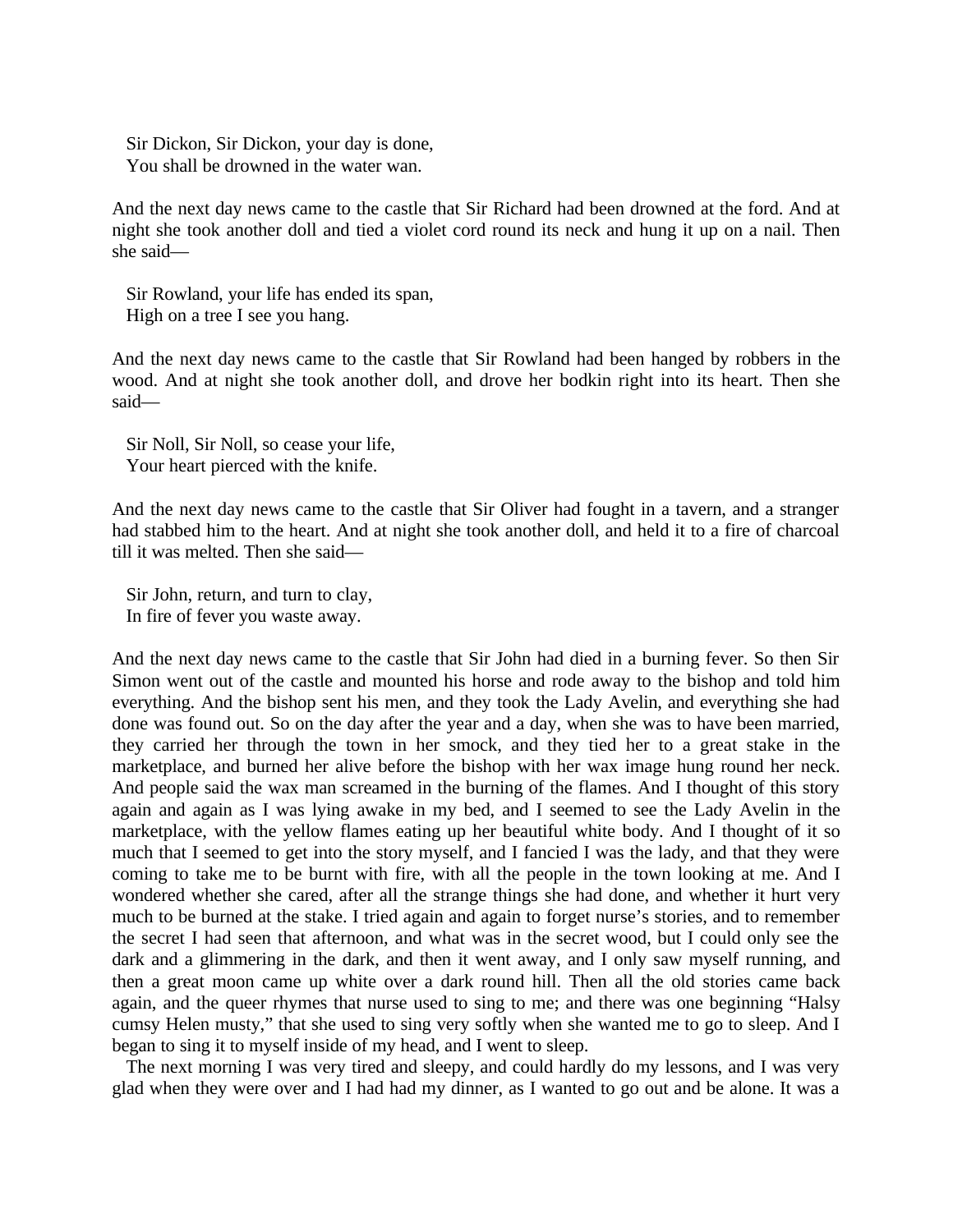warm day, and I went to a nice turfy hill by the river, and sat down on my mother's old shawl that I had brought with me on purpose. The sky was gray, like the day before, but there was a kind of white gleam behind it, and from where I was sitting I could look down on the town, and it was all still and quiet and white, like a picture. I remembered that it was on that hill that nurse taught me to play an old game called "Troy Town," in which one had to dance, and wind in and out on a pattern in the grass, and then when one had danced and turned long enough the other person asks you questions, and you can't help answering whether you want to or not, and whatever you are told to do you feel you have to do it. Nurse said there used to be a lot of games like that that some people knew of, and there was one by which people could be turned into anything you liked, and an old man her great-grandmother had seen had known a girl who had been turned into a large snake. And there was another very ancient game of dancing and winding and turning, by which you could take a person out of himself and hide him away as long as you liked, and his body went walking about quite empty, without any sense in it. But I came to that hill because I wanted to think of what had happened the day before, and of the secret of the wood. From the place where I was sitting I could see beyond the town, into the opening I had found, where a little brook had led me into an unknown country. And I pretended I was following the brook over again, and I went all the way in my mind, and at last I found the wood, and crept into it under the bushes, and then in the dusk I saw something that made me feel as if I were filled with fire, as if I wanted to dance and sing and fly up into the air, because I was changed and wonderful. But what I saw was not changed at all, and had not grown old, and I wondered again and again how such things could happen, and whether nurse's stories were really true, because in the daytime in the open air everything seemed quite different from what it was at night, when I was frightened, and thought I was to be burned alive. I once told my father one of her little tales, which was about a ghost, and asked him if it was true, and he told me it was not true at all, and that only common, ignorant people believed in such rubbish. He was very angry with nurse for telling me the story, and scolded her, and after that I promised her I would never whisper a word of what she told me, and if I did I should be bitten by the great black snake that lived in the pool in the wood. And all alone on the hill I wondered what was true. I had seen something very amazing and very lovely, and I knew a story, and if I had really seen it, and not made it up out of the dark, and the black bough, and the bright shining that was mounting up to the sky from over the great round hill, but had really seen it in truth, then there were all kinds of wonderful and lovely and terrible things to think of, so I longed and trembled, and I burned and got cold. And I looked down on the town, so quiet and still, like a little white picture, and I thought over and over if it could be true. I was a long time before I could make up my mind to anything; there was such a strange fluttering at my heart that seemed to whisper to me all the time that I had not made it up out of my head, and yet it seemed quite impossible, and I knew my father and everybody would say it was dreadful rubbish. I never dreamed of telling him or anybody else a word about it, because I knew it would be of no use, and I should only get laughed at or scolded, so for a long time I was very quiet, and went about thinking and wondering; and at night I used to dream of amazing things, and sometimes I woke up in the early morning and held out my arms with a cry. And I was frightened, too, because there were dangers, and some awful thing would happen to me, unless I took great care, if the story were true. These old tales were always in my head, night and morning, and I went over them and told them to myself over and over again, and went for walks in the places where nurse had told them to me; and when I sat in the nursery by the fire in the evenings I used to fancy nurse was sitting in the other chair, and telling me some wonderful story in a low voice, for fear anybody should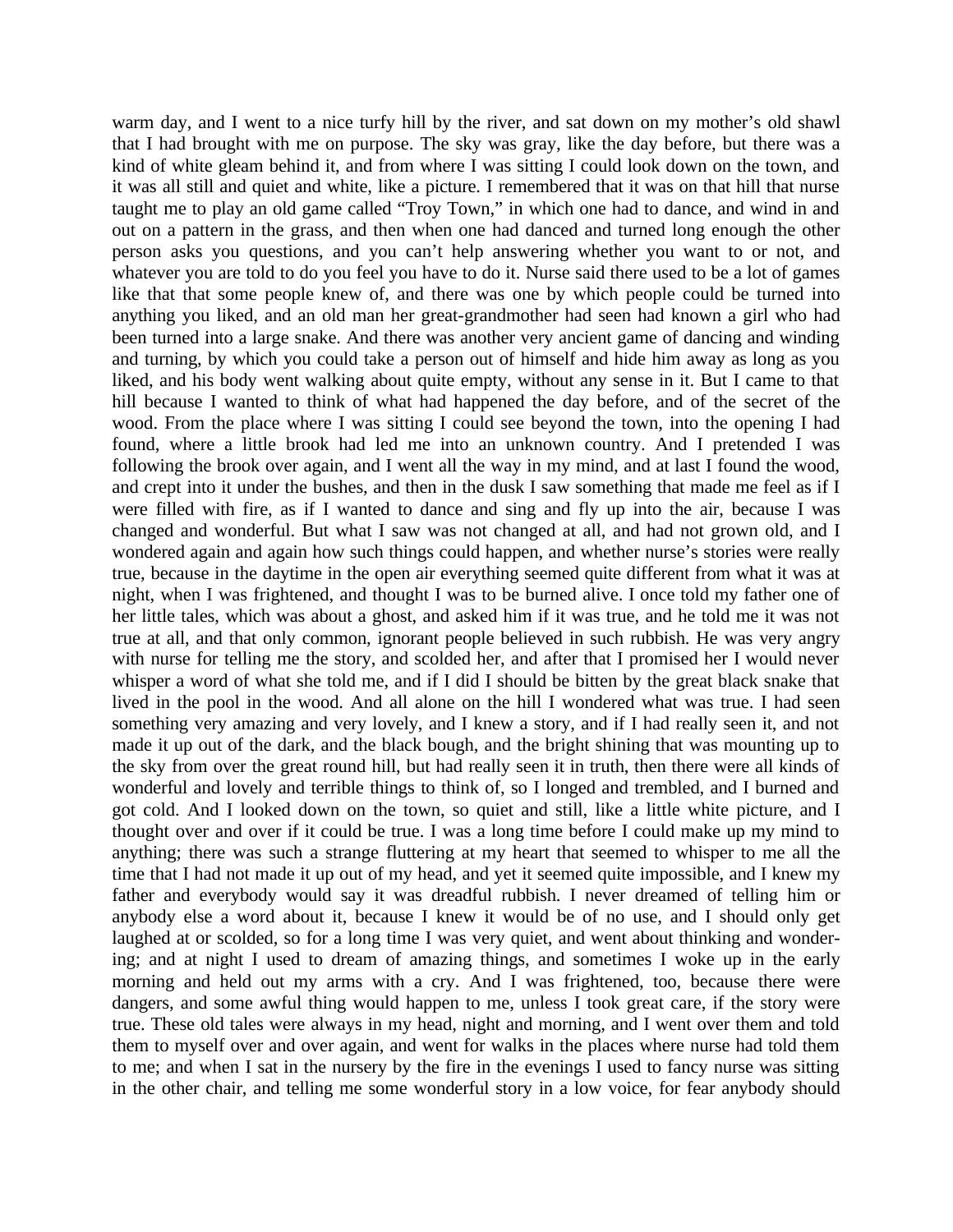be listening. But she used to like best to tell me about things when we were right out in the country, far from the house, because she said she was telling me such secrets, and walls have ears. And if it was something more-than-ever secret, we had to hide in brakes or woods; and I used to think it was such fun creeping along a hedge, and going very softly, and then we would get behind the bushes or run into the wood all of a sudden, when we were sure that none was watching us; so we knew that we had our secrets quite all to ourselves, and nobody else at all knew anything about them. Now and then, when we had hidden ourselves as I have described, she used to show me all sorts of odd things. One day, I remember, we were in a hazel brake, overlooking the brook, and we were so snug and warm, as though it was April; the sun was quite hot, and the leaves were just coming out. Nurse said she would show me something funny that would make me laugh, and then she showed me, as she said, how one could turn a whole house upside down, without anybody being able to find out, and the pots and pans would jump about, and the china would be broken, and the chairs would tumble over of themselves. I tried it one day in the kitchen, and I found I could do it quite well, and a whole row of plates on the dresser fell off it, and cook's little worktable tilted up and turned right over "before her eyes," as she said, but she was so frightened and turned so white that I didn't do it again, as I liked her. And afterward, in the hazel copse, when she had shown me how to make things tumble about, she showed me how to make rapping noises, and I learned how to do that, too. Then she taught me rhymes to say on certain occasions, and peculiar marks to make on other occasions, and other things that her great-grandmother had taught her when she was a little girl herself. And these were all the things I was thinking about in those days after the strange walk when I thought I had seen a great secret, and I wished nurse were there for me to ask her about it, but she had gone away more than two years before, and nobody seemed to know what had become of her, or where she had gone. But I shall always remember those days if I live to be quite old, because all the time I felt so strange, wondering and doubting, and feeling quite sure at one time, and making up my mind, and then I would feel quite sure that such things couldn't happen really, and it began all over again. But I took great care not to do certain things that might be very dangerous. So I waited and wondered for a long time, and though I was not sure at all, I never dared to try to find out. But one day I became sure that all that nurse said was quite true, and I was all alone when I found it out. I trembled all over with joy and terror, and as fast as I could I ran into one of the old brakes where we used to go—it was the one by the lane, where nurse made the little clay man—and I ran into it, and I crept into it; and when I came to the place where the elder was, I covered up my face with my hands and lay down flat on the grass, and I stayed there for two hours without moving, whispering to myself delicious, terrible things, and saying some words over and over again. It was all true and wonderful and splendid, and when I remembered the story I knew and thought of what I had really seen, I got hot and cold, and the air seemed full of scent, and flowers, and singing. And first I wanted to make a little clay man, like the one nurse had made so long ago, and I had to invent plans and stratagems, and to look about, and to think of things beforehand, because nobody must dream of anything that I was doing or going to do, and I was too old to carry clay about in a tin bucket. At last I thought of a plan, and I brought the wet clay to the brake, and did everything that nurse had done, only I made a much finer image than the one she had made; and when it was finished I did everything that I could imagine and much more than she did, because it was the likeness of something far better. And a few days later, when I had done my lessons early, I went for the second time by the way of the little brook that had led me into a strange country. And I followed the brook, and went through the bushes, and beneath the low branches of trees, and up thorny thickets on the hill, and by dark woods full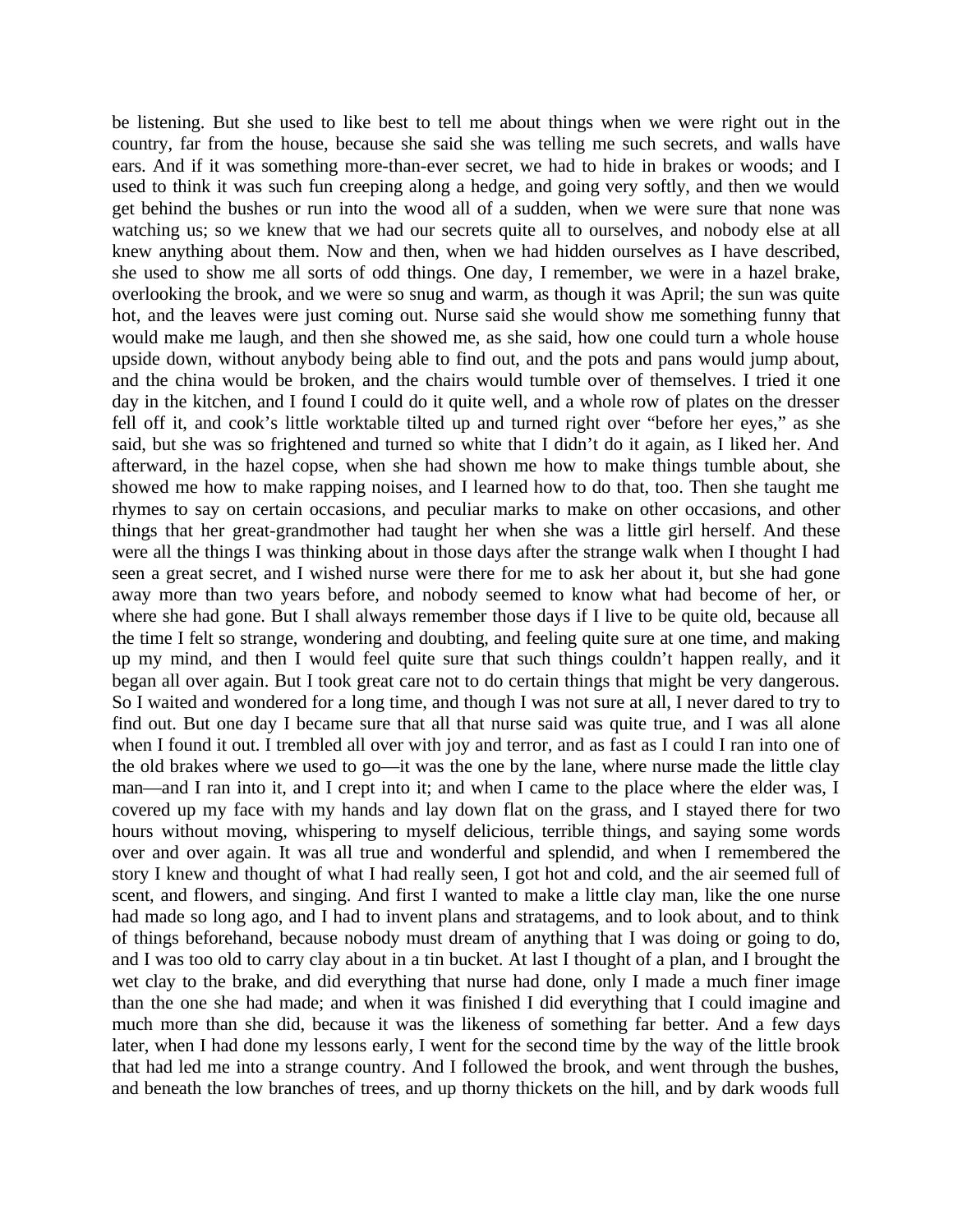of creeping thorns, a long, long way. Then I crept through the dark tunnel where the brook had been and the ground was stony, till at last I came to the thicket that climbed up the hill, and though the leaves were coming out upon the trees, everything looked almost as black as it was on the first day that I went there. And the thicket was just the same, and I went up slowly till I came out on the big bare hill, and began to walk among the wonderful rocks. I saw the terrible voor again on everything, for though the sky was brighter, the ring of wild hills all around was still dark, and the hanging woods looked dark and dreadful, and the strange rocks were as gray as ever; and when I looked down on them from the great mound, sitting on the stone, I saw all their amazing circles and rounds within rounds, and I had to sit quite still and watch them as they began to turn about me, and each stone danced in its place, and they seemed to go round and round in a great whirl, as if one were in the middle of all the stars and heard them rushing through the air. So I went down among the rocks to dance with them and to sing extraordinary songs; and I went down through the other thicket, and drank from the bright stream in the close and secret valley, putting my lips down to the bubbling water; and then I went on till I came to the deep, brimming well among the glittering moss, and I sat down. I looked before me into the secret darkness of the valley, and behind me was the great high wall of grass, and all around me there were the hanging woods that made the valley such a secret place. I knew there was nobody here at all besides myself, and that no one could see me. So I took off my boots and stockings, and let my feet down into the water, saying the words I knew. And it was not cold at all, as I expected, but warm and very pleasant, and when my feet were in it I felt as if they were in silk, or as if the nymph were kissing them. So when I had done, I said the other words and made the signs, and then I dried my feet with a towel I had brought on purpose, and put on my stockings and boots. Then I climbed up the steep wall, and went into the place where there are the hollows, and the two beautiful mounds, and the round ridges of land, and all the strange shapes. I did not go down into the hollow this time, but I turned at the end, and made out the figures quite plainly, as it was lighter, and I had remembered the story I had quite forgotten before, and in the story the two figures are called Adam and Eve, and only those who know the story understand what they mean. So I went on and on till I came to the secret wood which must not be described, and I crept into it by the way I had found. And when I had gone about halfway I stopped, and turned round, and got ready, and I bound the handkerchief tightly round my eyes, and made quite sure that I could not see at all, not a twig, nor the end of a leaf, nor the light of the sky, as it was an old red silk handkerchief with large yellow spots, that went round twice and covered my eyes, so that I could see nothing. Then I began to go on, step by step, very slowly. My heart beat faster and faster, and something rose in my throat that choked me and made me want to cry out, but I shut my lips, and went on. Boughs caught in my hair as I went, and great thorns tore me; but I went on to the end of the path. Then I stopped, and held out my arms and bowed, and I went round the first time, feeling with my hands, and there was nothing. I went round the second time, feeling with my hands, and there was nothing. Then I went round the third time, feeling with my hands, and the story was all true, and I wished that the years were gone by, and that I had not so long a time to wait before I was happy forever and ever.

Nurse must have been a prophet like those we read of in the Bible. Everything that she said began to come true, and since then other things that she told me of have happened. That was how I came to know that her stories were true and that I had not made up the secret myself out of my own head. But there was another thing that happened that day. I went a second time to the secret place. It was at the deep brimming well, and when I was standing on the moss I bent over and looked in, and then I knew who the white lady was that I had seen come out of the water in the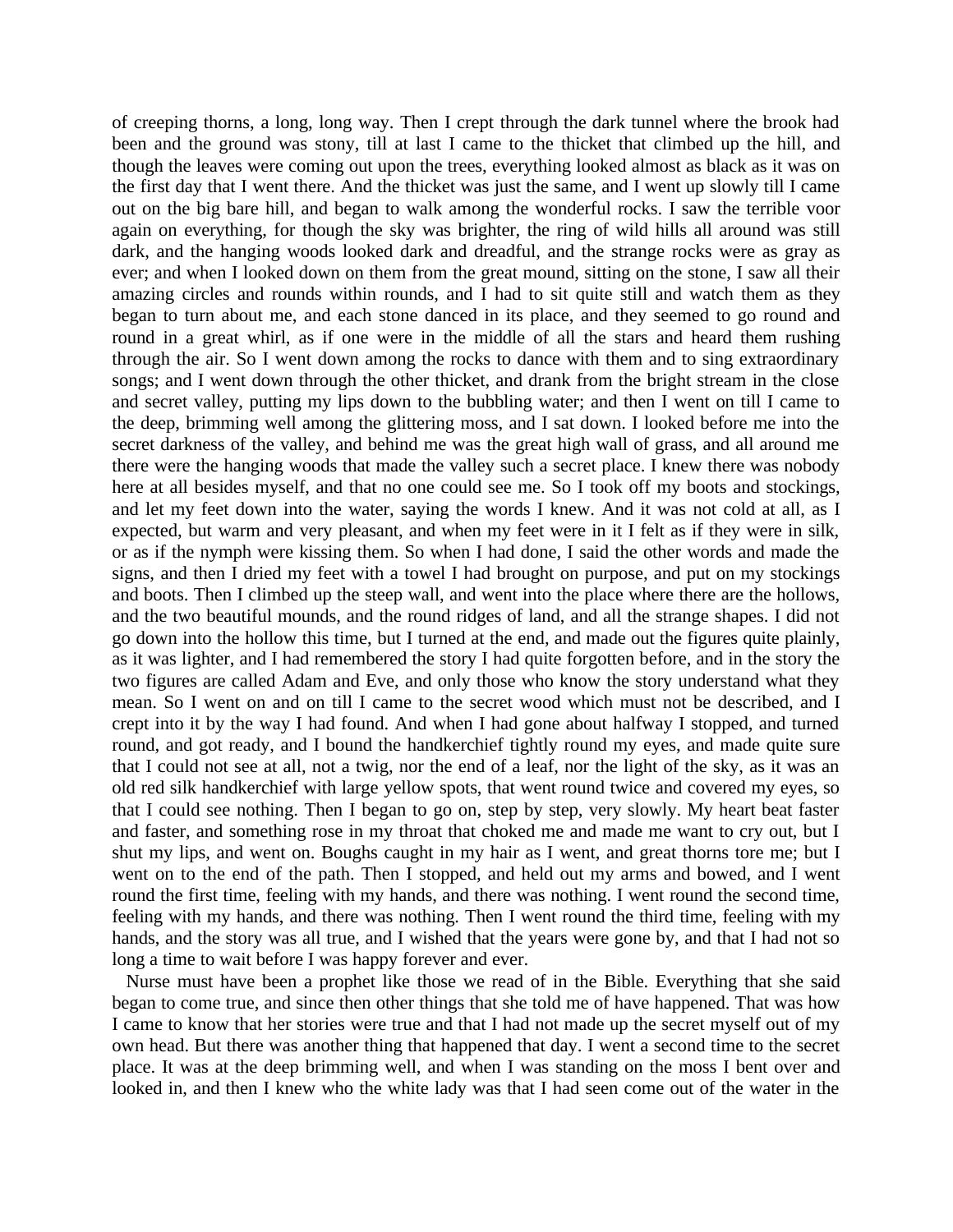wood long ago when I was quite little. And I trembled all over, because that told me other things. Then I remembered how sometime after I had seen the white people in the wood, nurse asked me more about them, and I told her all over again, and she listened, and said nothing for a long, long time, and at last she said, "You will see her again." So I understood what had happened and what was to happen. And I understood about the nymphs; how I might meet them in all kinds of places, and they would always help me, and I must always look for them, and find them in all sorts of strange shapes and appearances. And without the nymphs I could never have found the secret, and without them none of the other things could happen. Nurse had told me all about them long ago, but she called them by another name, and I did not know what she meant, or what her tales of them were about, only that they were very queer. And there were two kinds, the bright and the dark, and both were very lovely and very wonderful, and some people saw only one kind, and some only the other, but some saw them both. But usually the dark appeared first, and the bright ones came afterwards, and there were extraordinary tales about them. It was a day or two after I had come home from the secret place that I first really knew the nymphs. Nurse had shown me how to call them, and I had tried, but I did not know what she meant, and so I thought it was all nonsense. But I made up my mind I would try again, so I went to the wood where the pool was, where I saw the white people, and I tried again. The dark nymph, Alanna, came, and she turned the pool of water into a pool of fire. . .

## *Epilogue*

"That's a very queer story," said Cotgrave, handing back the green book to the recluse, Ambrose. "I see the drift of a good deal, but there are many things that I do not grasp at all. On the last page, for example, what does she mean by 'nymphs'?"

"Well, I think there are references throughout the manuscript to certain 'processes' which have been handed down by tradition from age to age. Some of these processes are just beginning to come within the purview of science, which has arrived at them—or rather at the steps which lead to them— by quite different paths. I have interpreted the reference to 'nymphs' as a reference to one of these processes."

"And you believe that there are such things?"

"Oh, I think so. Yes, I believe I could give you convincing evidence on that point. I am afraid you have neglected the study of alchemy? It is a pity, for the symbolism, at all events, is very beautiful, and moreover if you were acquainted with certain books on the subject, I could recall to your mind phrases which might explain a good deal in the manuscript that you have been reading."

"Yes, but I want to know whether you seriously think that there is any foundation of fact beneath these fancies. Is it not all a department of poetry; a curious dream with which man has indulged himself?"

"I can only say that it is no doubt better for the great mass of people to dismiss it all as a dream. But if you ask my veritable belief—that goes quite the other way. No, I should not say belief, but rather knowledge. I may tell you that I have known cases in which men have stumbled quite by accident on certain of these 'processes,' and have been astonished by wholly unexpected results. In the cases I am thinking of there could have been no possibility of 'suggestion' or subconscious action of any kind. One might as well suppose a schoolboy 'suggesting' the existence of AEschylus to himself, while he plods mechanically through the declensions.

"But you have noticed the obscurity," Ambrose went on, "and in this particular case it must